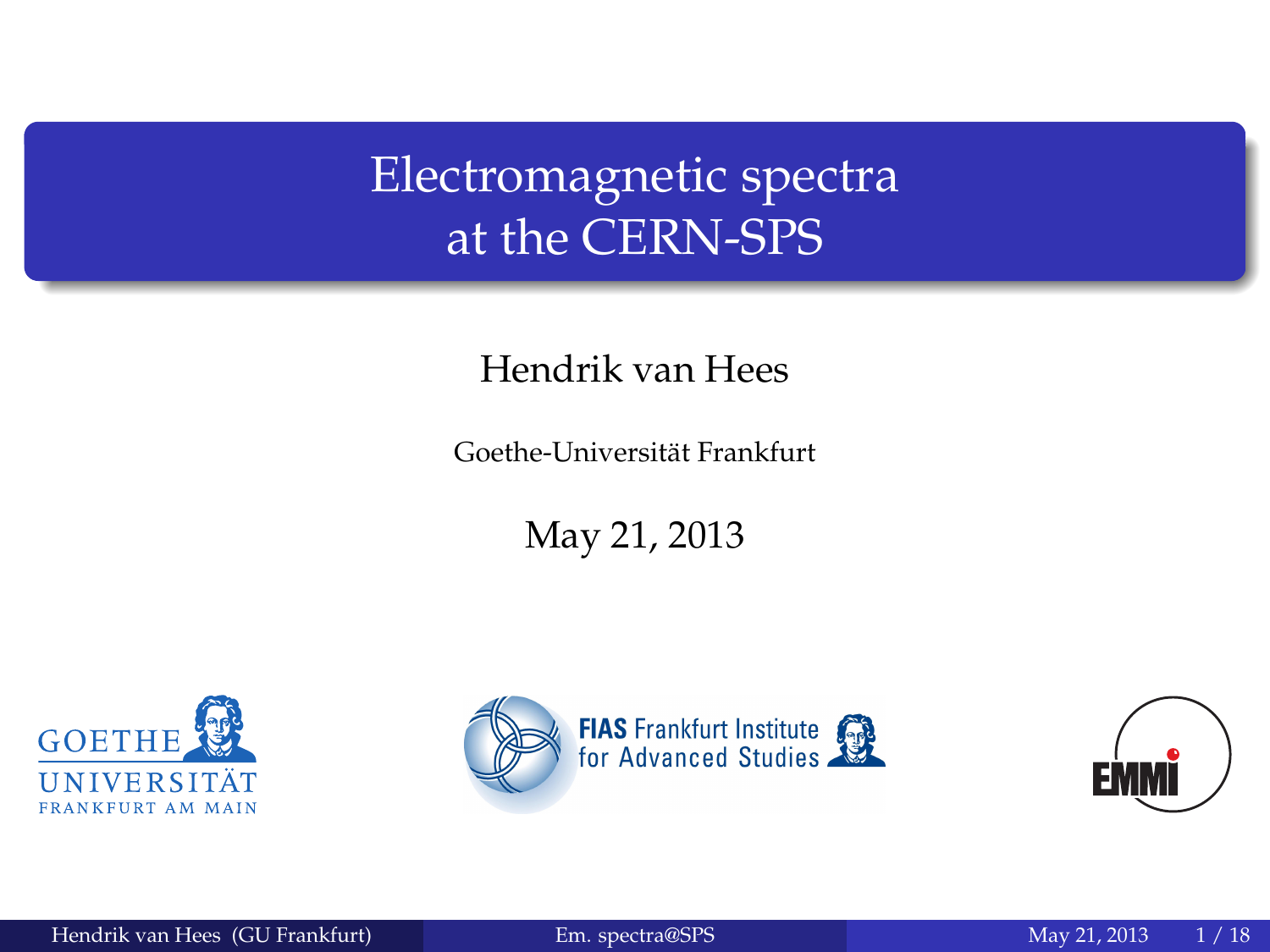#### [Electromagnetic probes in heavy-ion collisions](#page-2-0)

- [Vector mesons and electromagnetic probes](#page-3-0)
- [Sources of dilepton emission in heavy-ion collisions](#page-4-0)

#### 2 [Comparison to NA 60 data](#page-12-0)

- [Invariant-mass spectra](#page-14-0)
- *m<sup>T</sup>* [spectra](#page-29-0)

#### **[Conclusions and Outlook](#page-30-0)**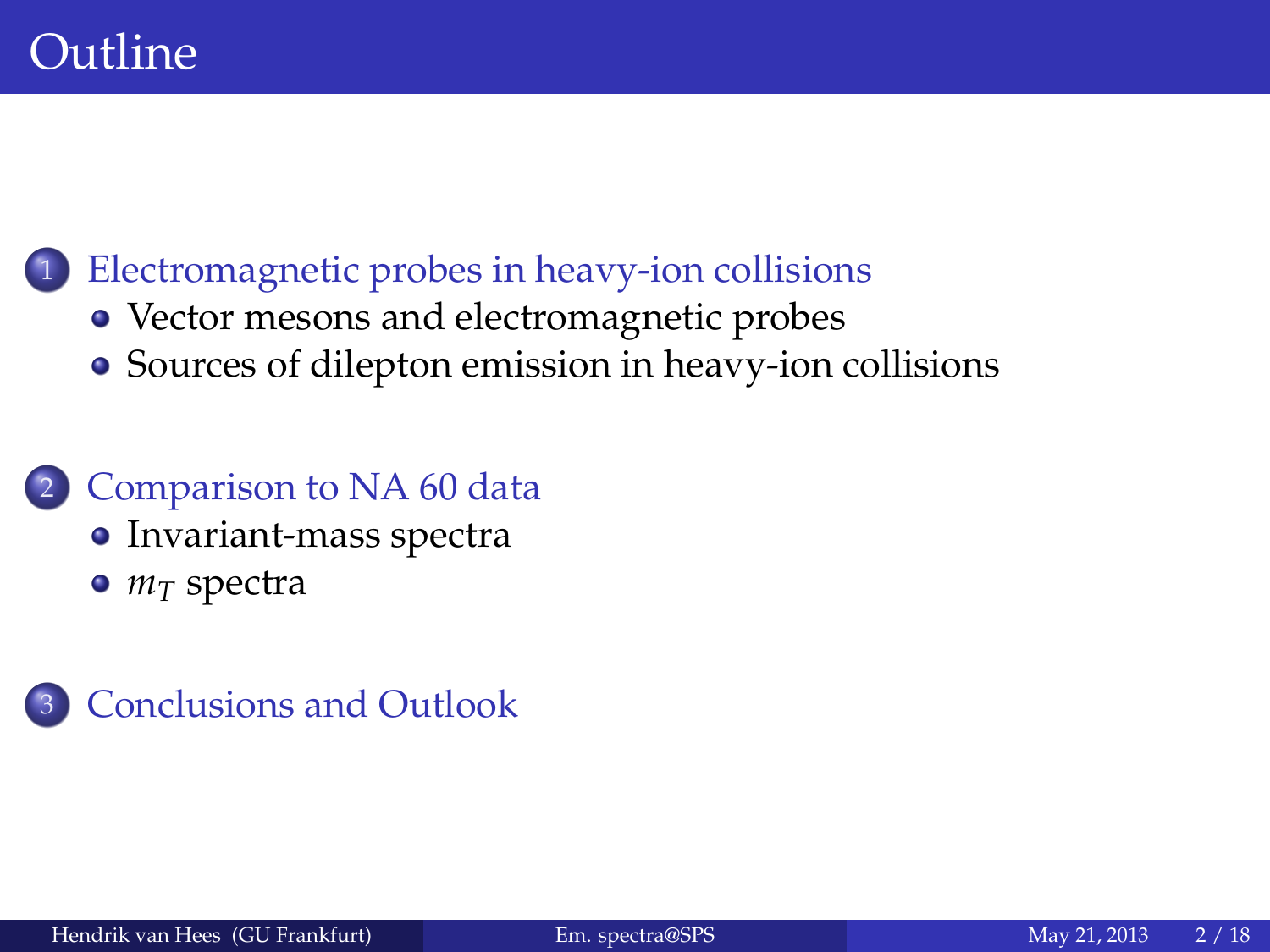#### Electromagnetic probes in heavy-ion collisions

- $\gamma$ ,  $\ell^{\pm}$ : no strong interactions
- reflect whole "history" of collision:
	- from pre-equilibrium phase
	- **•** from thermalized medium QGP and hot hadron gas
	- from VM decays after thermal freezeout





<span id="page-2-0"></span>Fig. by A. Drees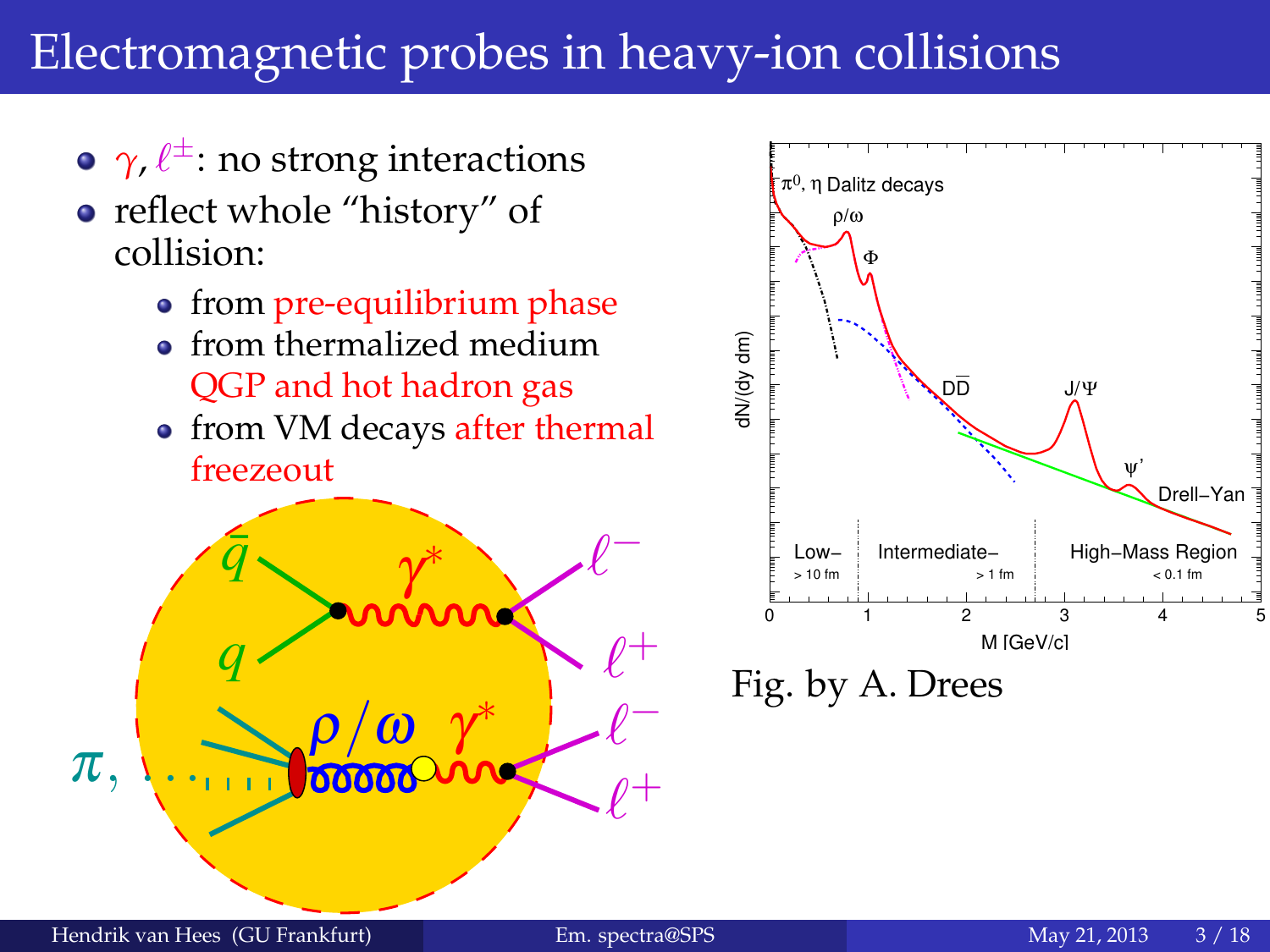#### Vector Mesons and electromagnetic Probes

• photon and dilepton thermal emission rates given by same  $\epsilon$ electromagnetic-current-correlation function (*J*<sub>*µ*</sub> =  $\sum_f Q_f \bar{\psi}_f \gamma_\mu \psi_f$ )

[L. McLerran, T. Toimela 85, H. A. Weldon 90, C. Gale, J.I. Kapusta 91]

$$
\Pi_{\mu\nu}^{\leq}(q) = \int d^4x \exp(iq \cdot x) \langle J_{\mu}(0)J_{\nu}(x) \rangle_T = -2f_B(q \cdot u) \operatorname{Im} \Pi_{\mu\nu}^{\text{(ret)}}(q)
$$
  
\n
$$
q_0 \frac{dN_{\gamma}}{d^4x d^3 \vec{q}} = \frac{\alpha}{2\pi^2} g^{\mu\nu} \operatorname{Im} \Pi_{\mu\nu}^{\text{(ret)}}(q) \Big|_{q_0 = |\vec{q}|} f_B(q \cdot u)
$$
  
\n
$$
\frac{dN_{e^+e^-}}{d^4x d^4 q} = -g^{\mu\nu} \frac{\alpha^2}{3q^2 \pi^3} \operatorname{Im} \Pi_{\mu\nu}^{\text{(ret)}}(q) \Big|_{q^2 = M_{e^+e^-}^2} f_B(q \cdot u)
$$

- *u*: four-velocity of the fluid cell;  $p \cdot u = p_0^{\text{hb}}$  energy in "heat-bath frame"
- **t**o lowest order in *α*:  $e^2 \Pi_{\mu\nu} \simeq \Sigma_{\mu\nu}^{(\gamma)}$
- vector-meson dominance model:

$$
\Sigma^{\gamma}_{\mu\nu}=\text{VNC}_{\text{00000}}\text{V}\text{V}\text{V}
$$

<span id="page-3-0"></span> $\overline{C}$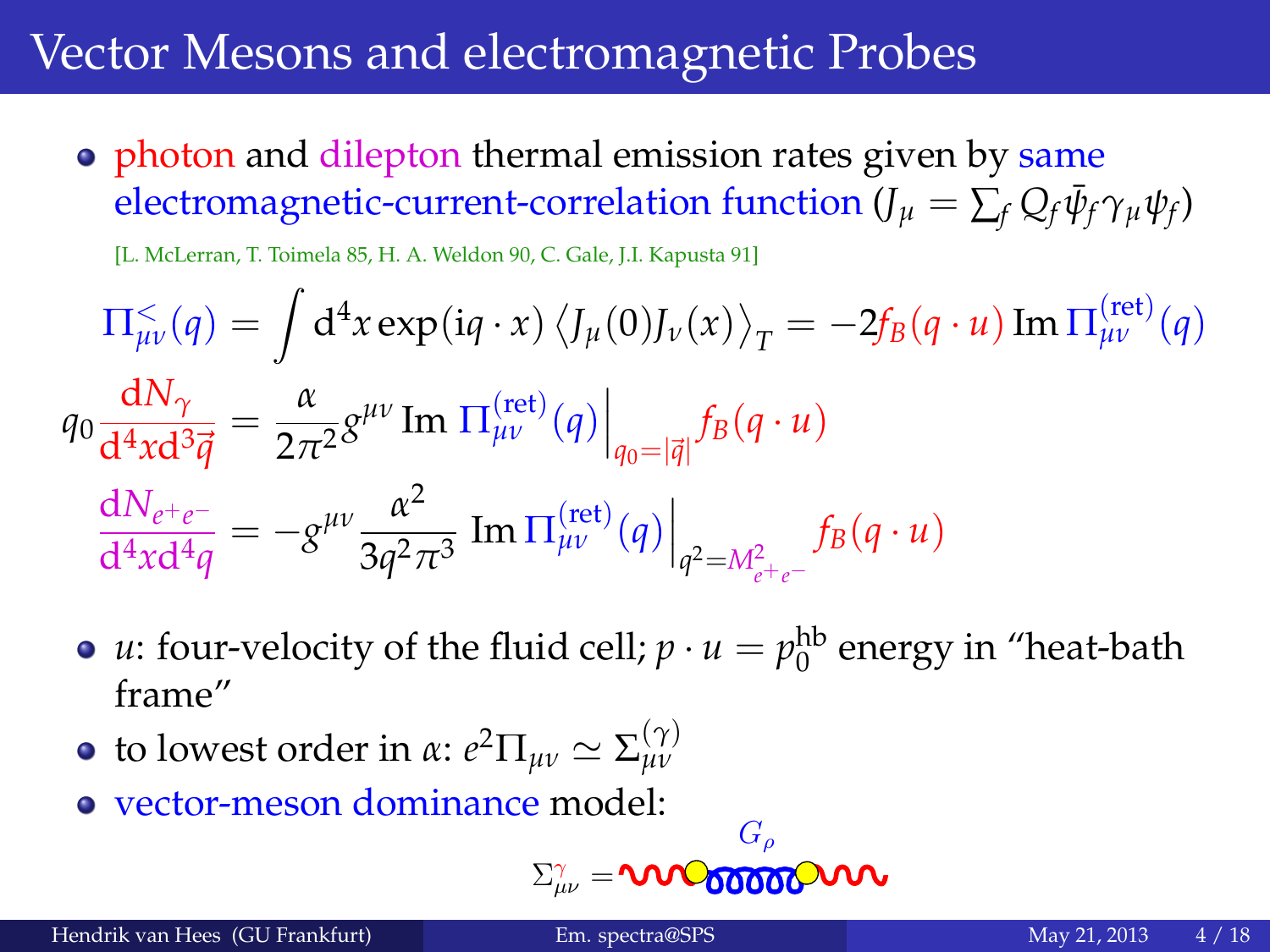#### Sources of dilepton emission in heavy-ion collisions

- <sup>1</sup> initial hard processes: Drell Yan
- 2 "core"  $\Leftrightarrow$  emission from thermal source [McLerran, Toimela 1985]

$$
\frac{1}{q_T}\frac{dN^{(thermal)}}{dMdq_T} = \int d^4x \int dy \int Md\phi \frac{dN^{(thermal)}}{d^4x d^4q}
$$

<sup>3</sup> "corona" ⇔ emission from "primordial" mesons (jet-quenching) <sup>4</sup> after thermal freeze-out ⇔ emission from "freeze-out" mesons [Cooper, Frye 1975]

<span id="page-4-0"></span>
$$
N^{(\rm fo)} = \int \frac{\mathrm{d}^3 q}{q_0} \int q_\mu \mathrm{d}\sigma^\mu f_B(u_\mu q^\mu/T) \frac{\Gamma_{\rm meson \to \ell^+ \ell^-}}{\Gamma_{\rm meson}}
$$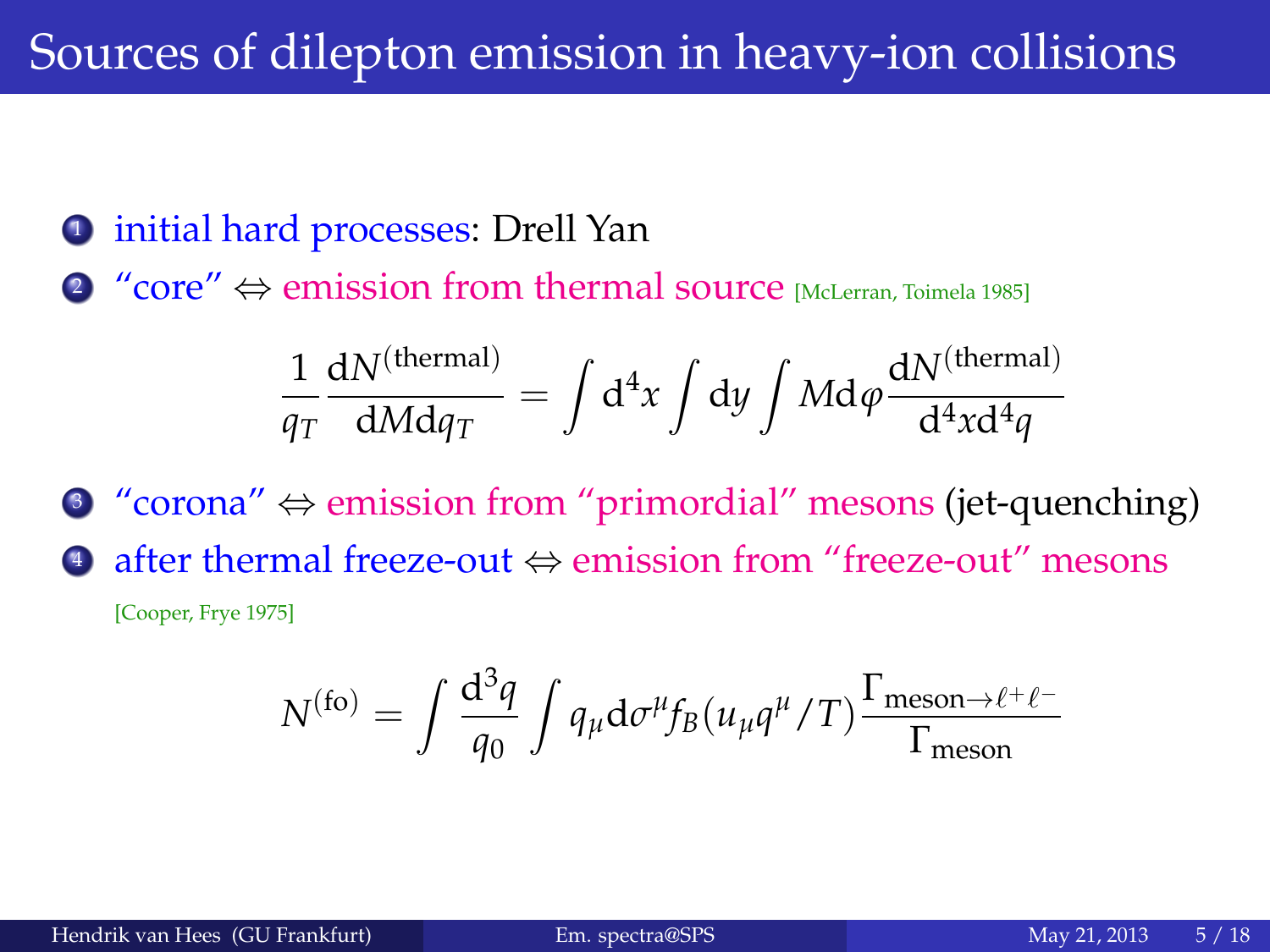#### Hadronic many-body theory

- **HMBT for vector mesons** [Ko et al, Chanfray et al, Herrmann et al, Rapp et al, ...]
- **•**  $ππ$  interactions and baryonic excitations



- $\bullet$  +corresponding vertex corrections  $\Leftrightarrow$  gauge invariance
- Baryon (resonances) important, even at RHIC with low **net baryon density**  $n<sub>B</sub>−n<sub>B</sub>$
- reason:  $n_B + n_{\bar{B}}$  relevant (CP inv. of strong interactions)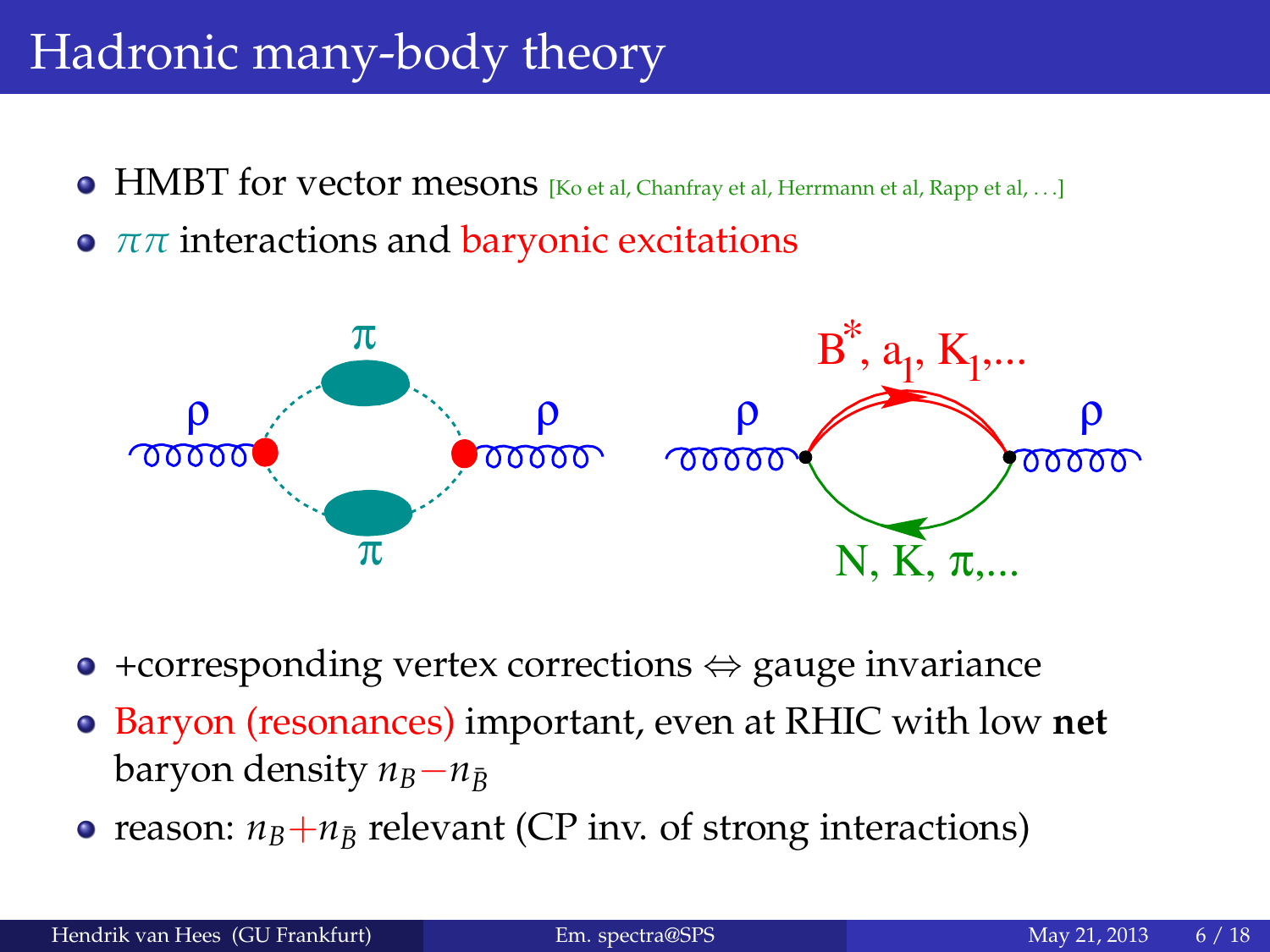#### In-medium spectral functions and baryon effects



[R. Rapp, J. Wambach 99]

- baryon effects important
	- large contribution to broadening of the peak
	- responsible for most of the strength at small *M*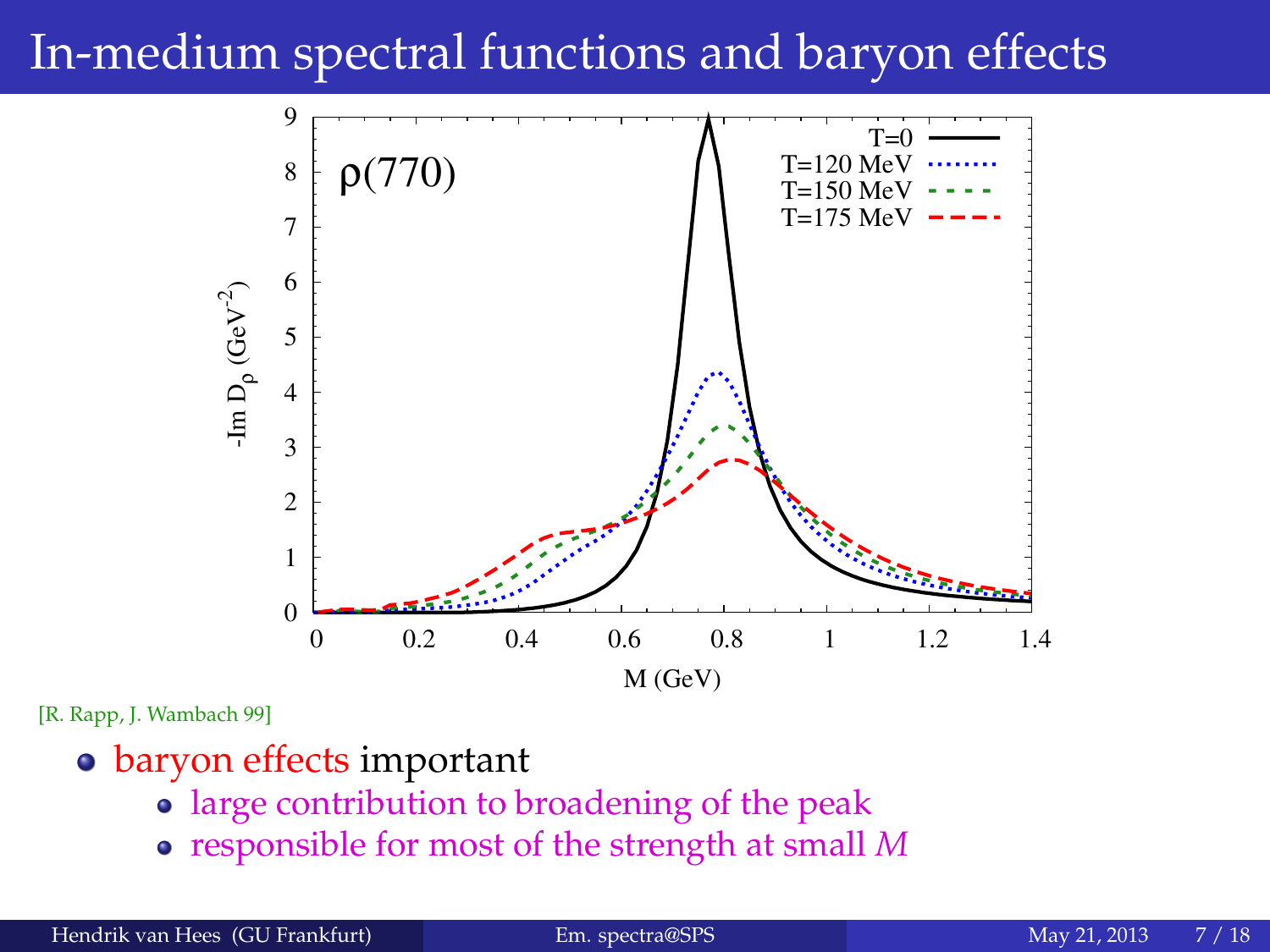#### In-medium spectral functions and baryon effects



[R. Rapp, J. Wambach 99]

- baryon effects important
	- large contribution to broadening of the peak
	- responsible for most of the strength at small *M*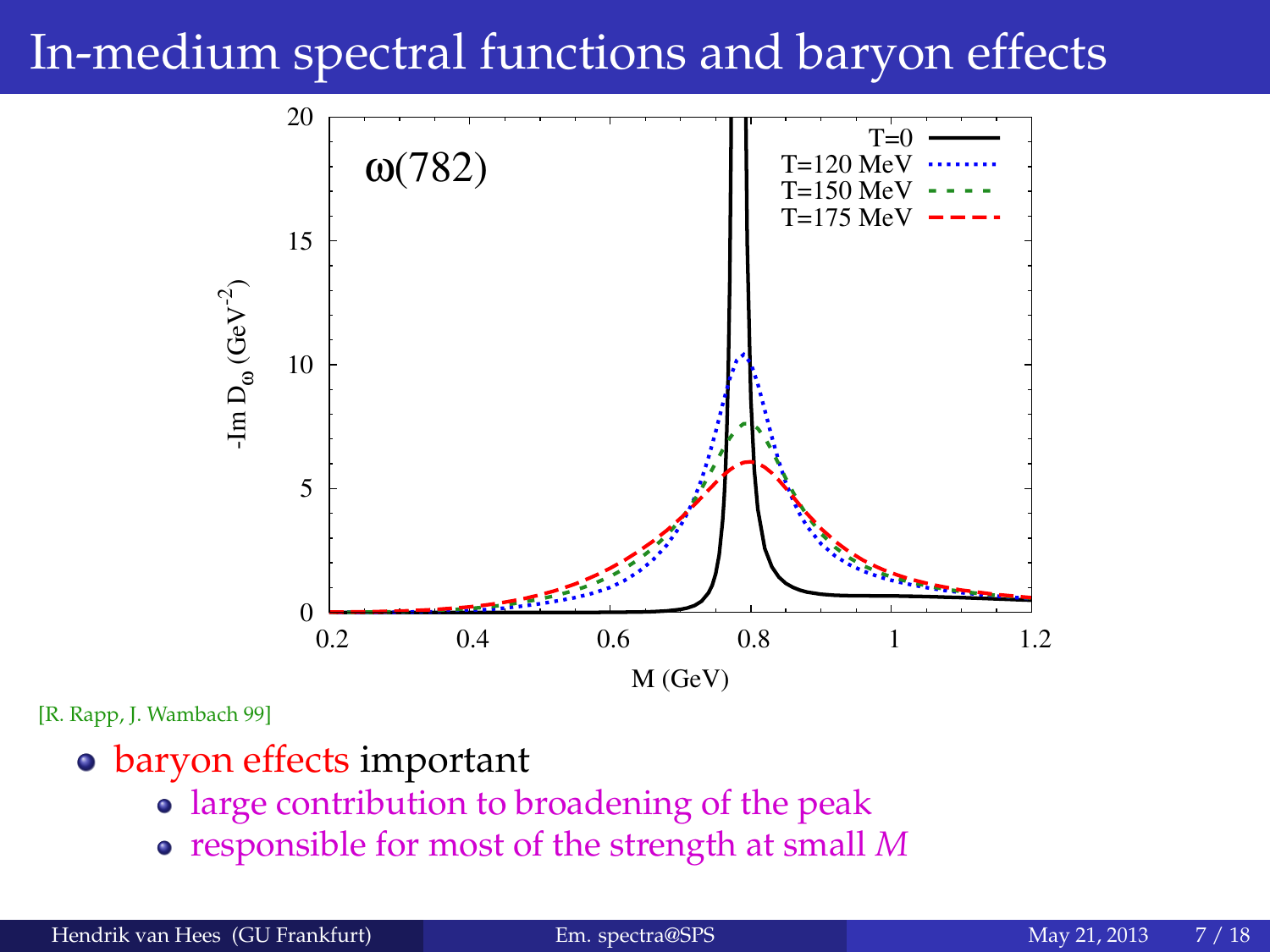#### In-medium spectral functions and baryon effects



[R. Rapp, J. Wambach 99]

- baryon effects important
	- large contribution to broadening of the peak
	- responsible for most of the strength at small *M*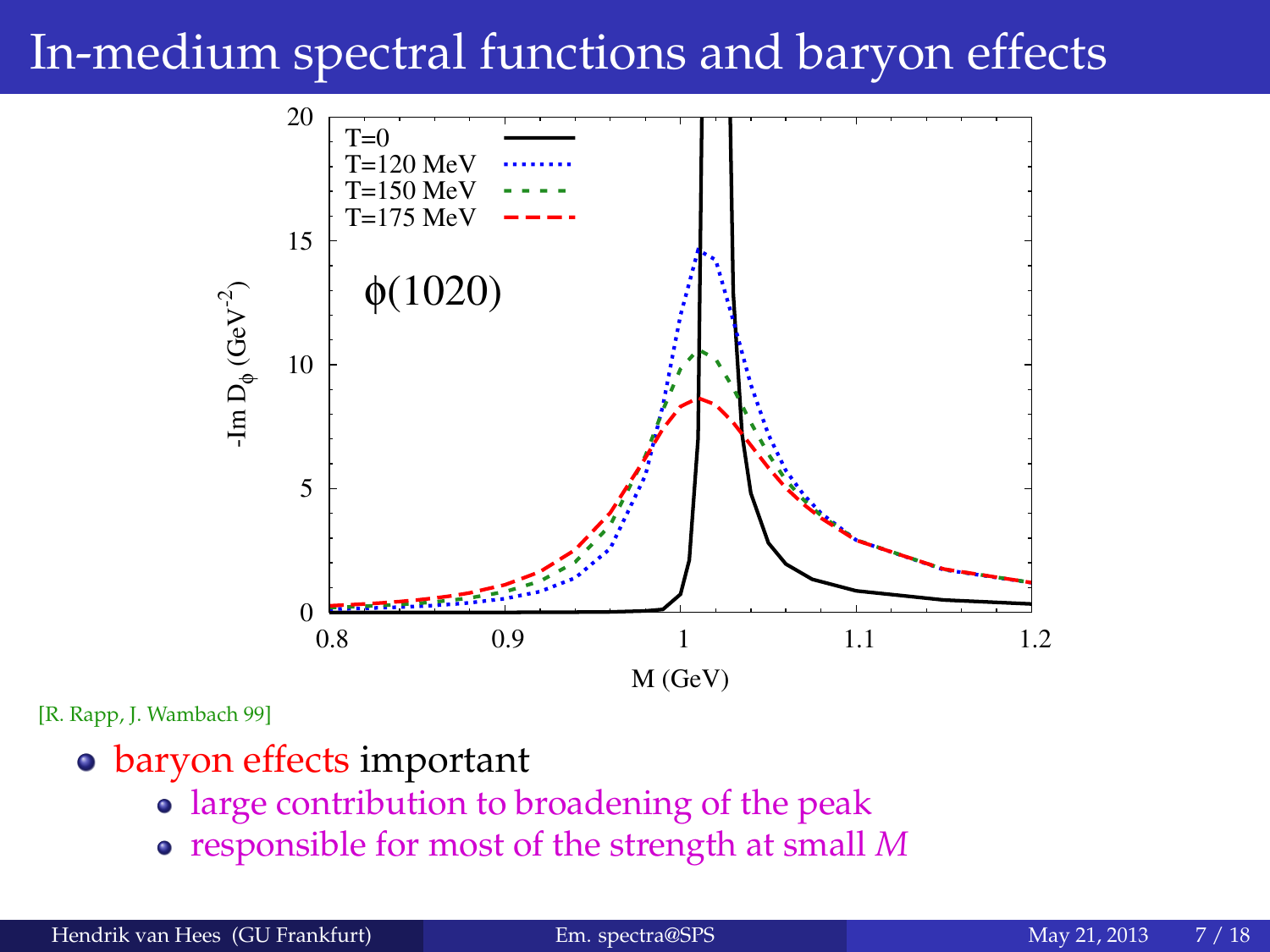#### Intermediate masses: hadronic "4*π* contributions"

#### **e** e.m. current-current correlator  $\Leftrightarrow \tau \rightarrow 2n\pi$



- " $4\pi$  contributions":  $\pi + \omega$ ,  $a_1 \rightarrow \mu^+ + \mu^-$
- leading-order virial expansion for "four-pion piece"
- additional strength through "chiral mixing"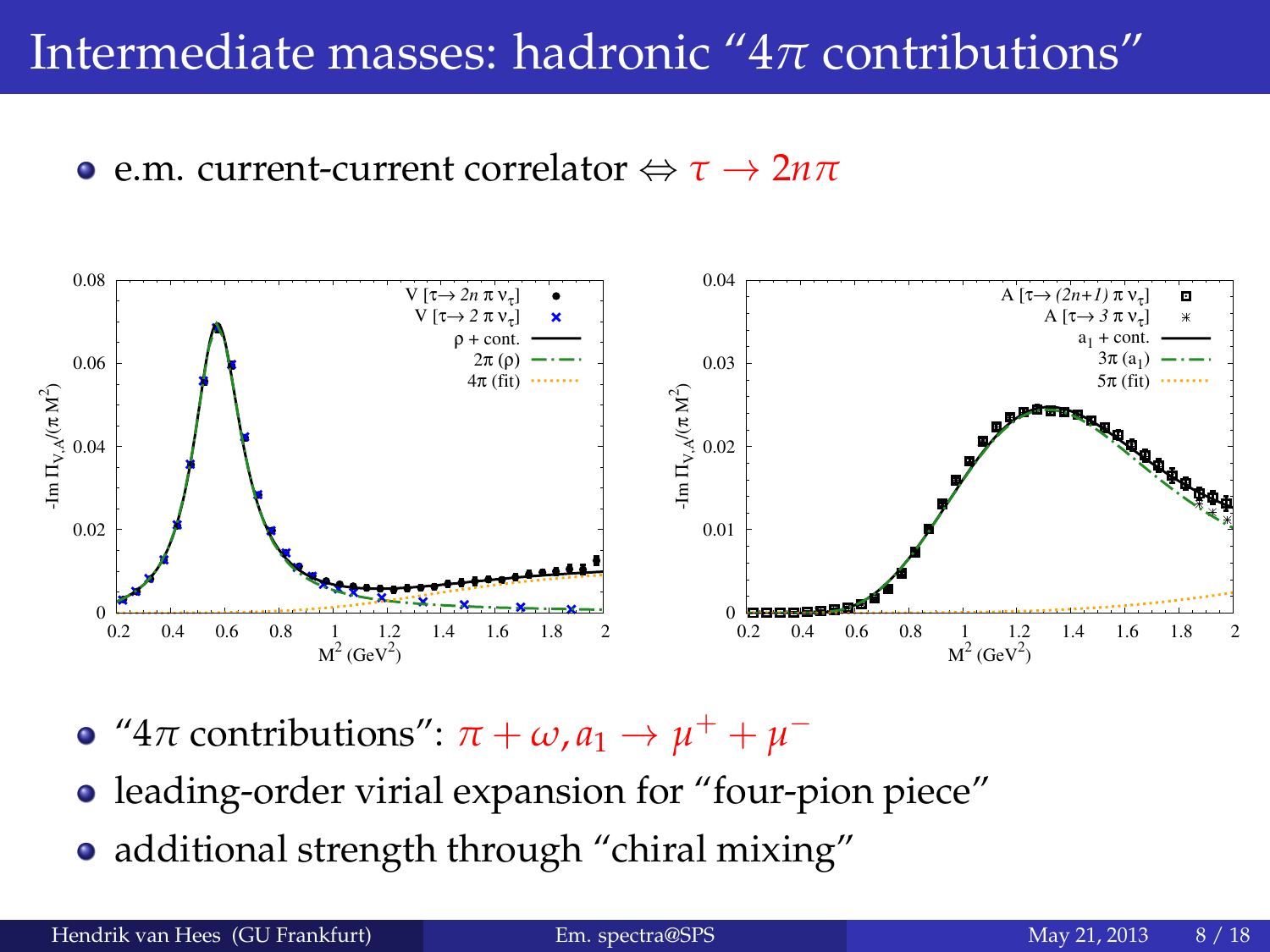# Radiation from thermal sources: Meson t-channel exchange

- motivation:  $q_T$  spectra too soft compared to NA60 data
- thermal contributions not included in models so far

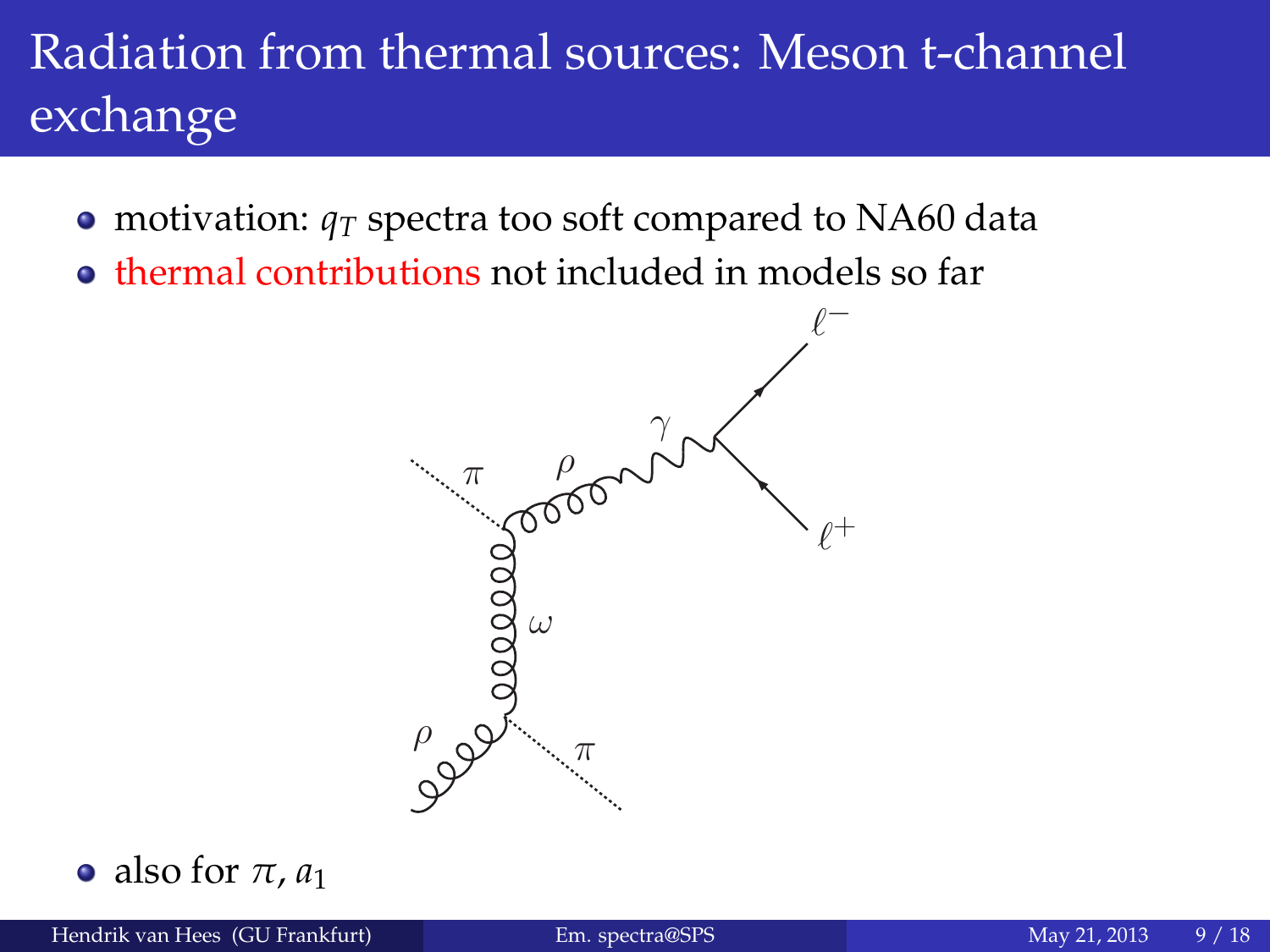- **•** in **QGP** phase: *q* $\bar{q}$  annihilation
- HTL improved electromagnetic current correlator



- $\bullet$  or electromagnetic current correlator from the lattice [H.-T. Ding, A. Francis et al (Bielefeld) 2011] (extrapolated to finite *q*)
- "quark-hadron duality" around *T<sup>c</sup>*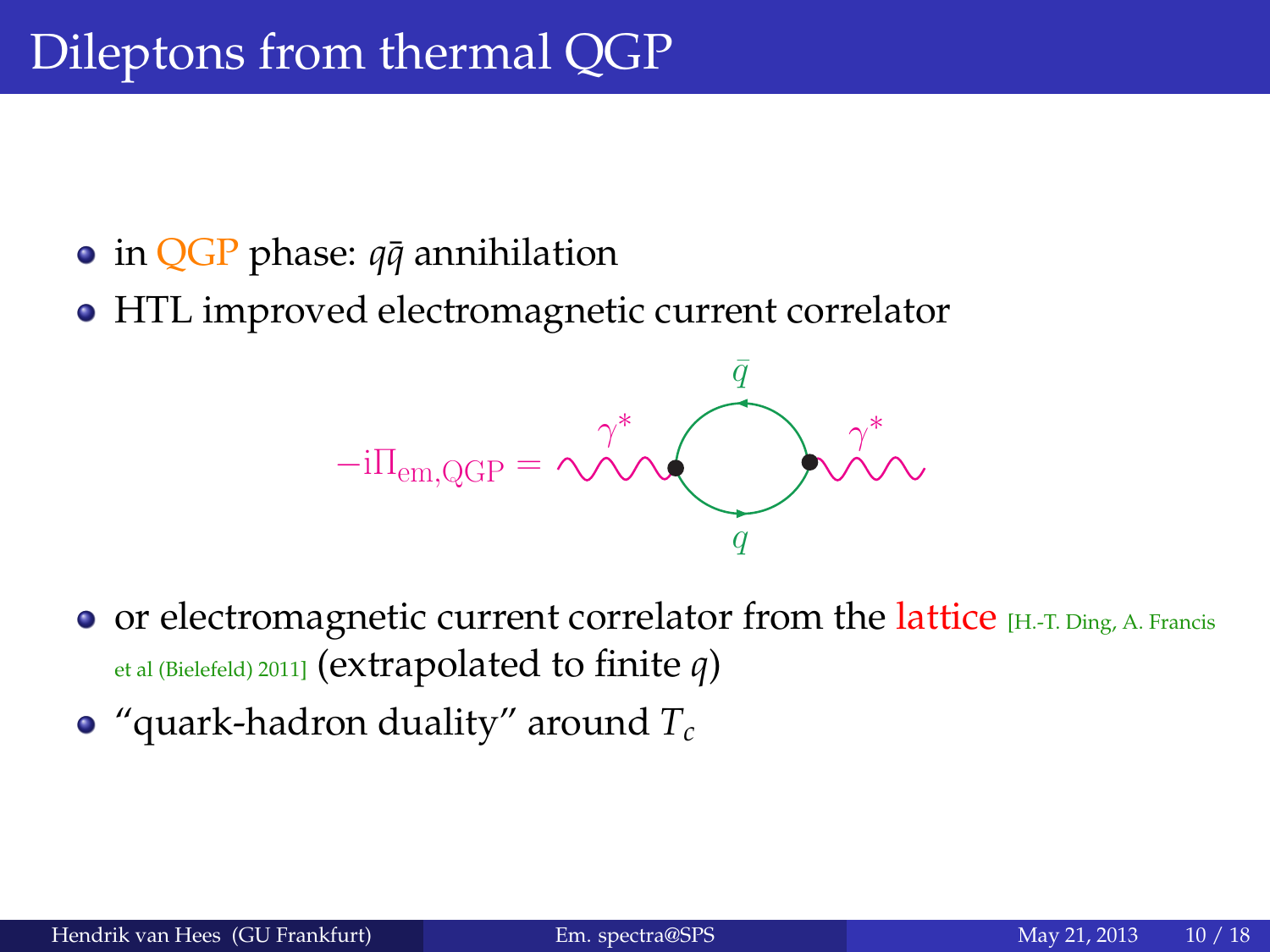### Fireball and Thermodynamics

- cylindrical fireball model:  $V_{\text{FB}} = \pi(z_0 + v_{z0}t + \frac{a_z}{2}t^2) \left(\frac{a_{\perp}}{2}t^2 + r_0\right)^2$
- **o** thermodynamics:
	- isentropic expansion;  $S_{\text{tot}}$  fixed by  $N_{\text{ch}}$ ;  $T_c = T_{\text{chem}} = 175 \text{ MeV}$
	- $T > T_c$ : QGP; lattice equation of state
	- continuous cross-over (no 1st-order mixed state!)
	- *T* < *Tc*: hadron-resonance gas

$$
\bullet \Rightarrow T(t), \mu_{\text{baryon,meson}}(t)
$$

- chemical freezeout:
	- $\mu_N^{\text{chem}} = 232 \text{ MeV}$
	- hadron ratios fixed  $\Rightarrow \mu_N$ ,  $\mu_\pi$ ,  $\mu_K$ ,  $\mu_\eta$  at fixed  $s/\rho_B = 27$
- **o** thermal freezeout:  $(T_{\text{fo}}, \mu_{\pi}^{\text{fo}}) \simeq (120, 80) \text{ MeV}$

<span id="page-12-0"></span>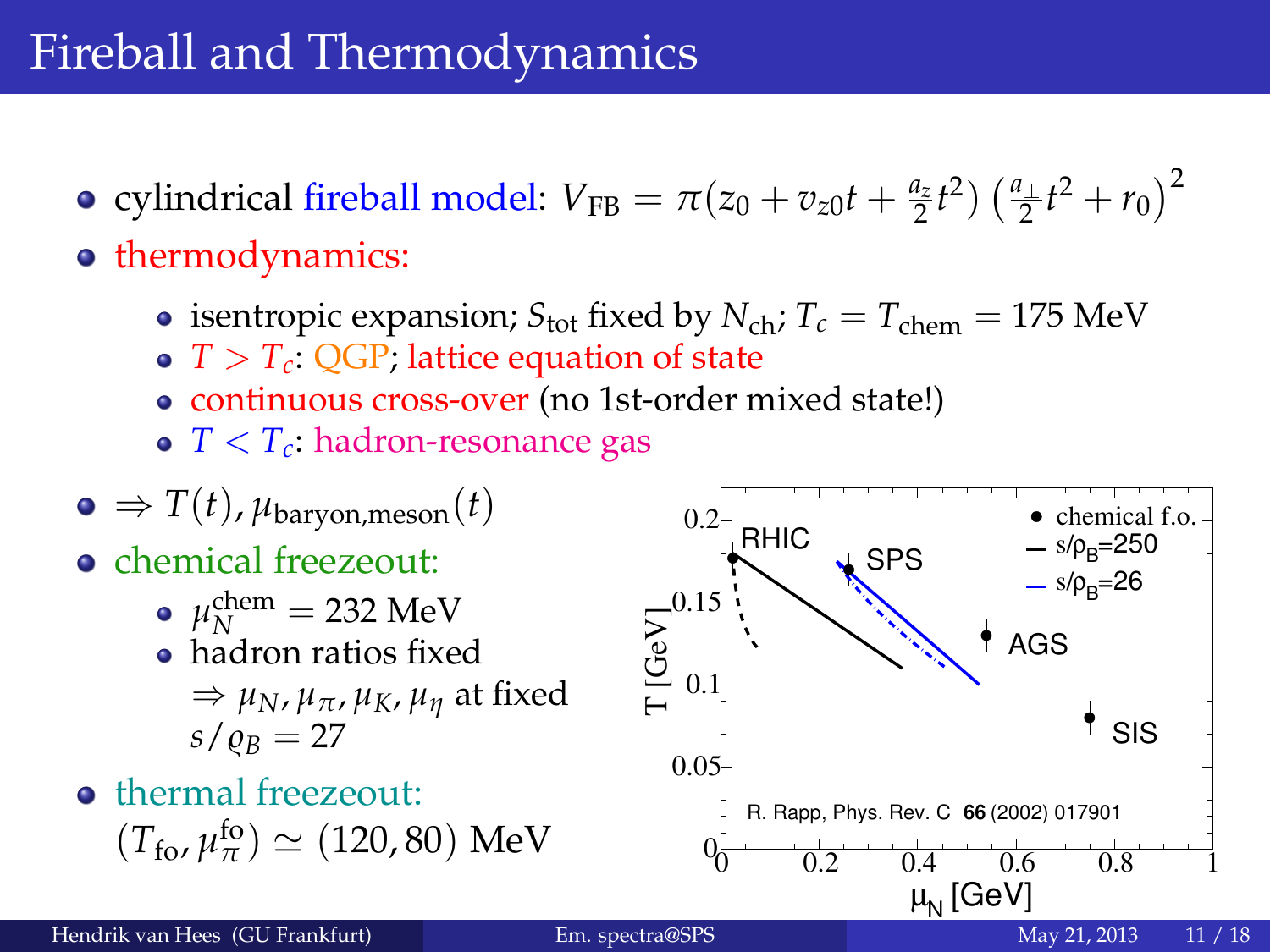#### Fireball evolution

- comparison 1st-order EoS (EoS-A) vs. lattice EoS (EoS-L)
- in both  $T_c = T_{ch} = 175$  MeV
- $\bullet$  EoS-A: *t*<sub>form</sub> = 1 fm/*c*, *r*<sub>0</sub> = 4.6 fm, *z*<sub>0</sub> = 1.8 fm ⇒  $T_{initial} = 195$  MeV
- EoS-L:  $t_{\text{form}} = 0.67 \text{ fm}/c$ ,  $r_0 = 4.0 \text{ fm}, z_0 = 1.2 \Rightarrow$  $T_{initial} = 245 \text{ MeV}$

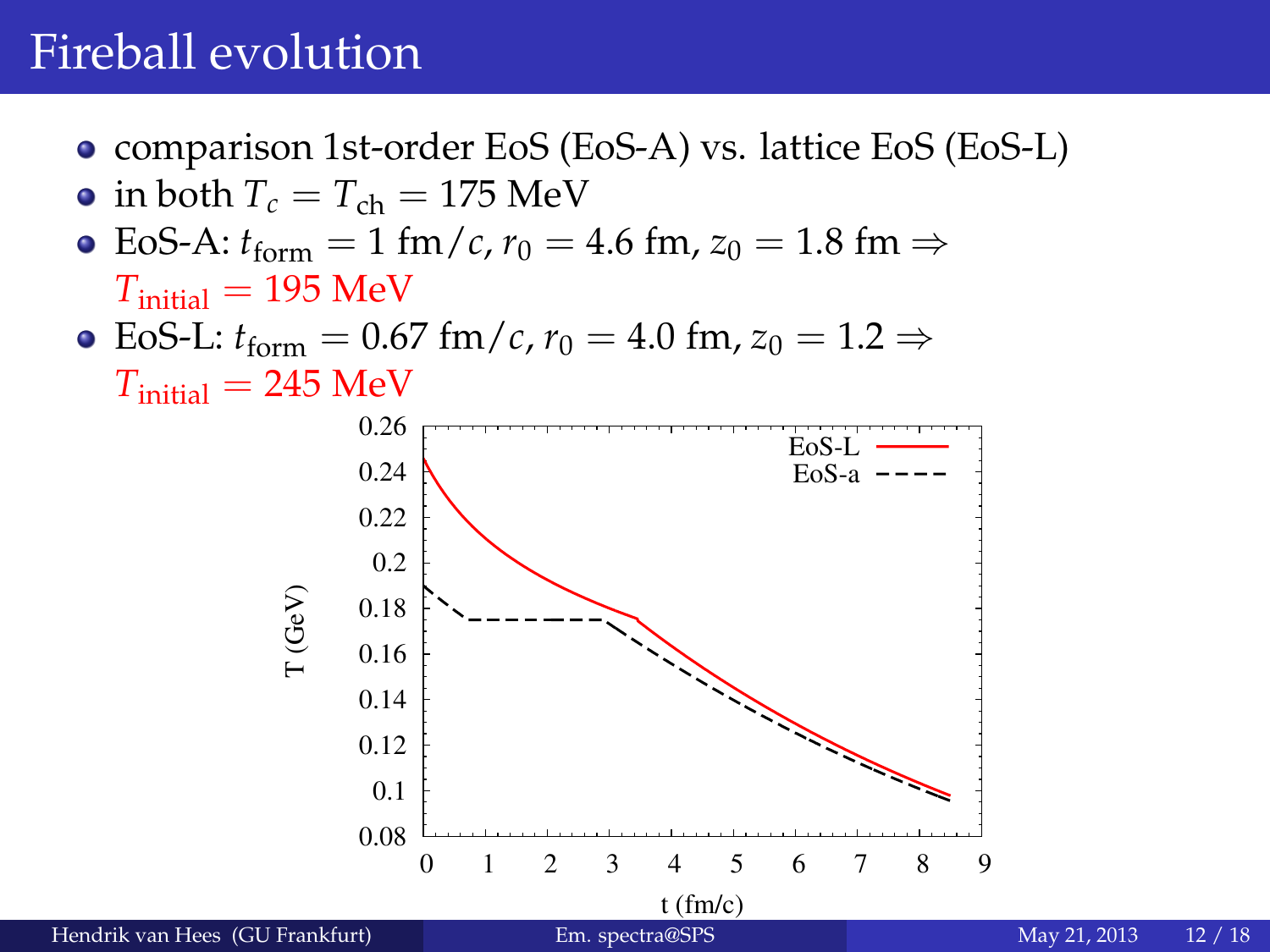<span id="page-14-0"></span>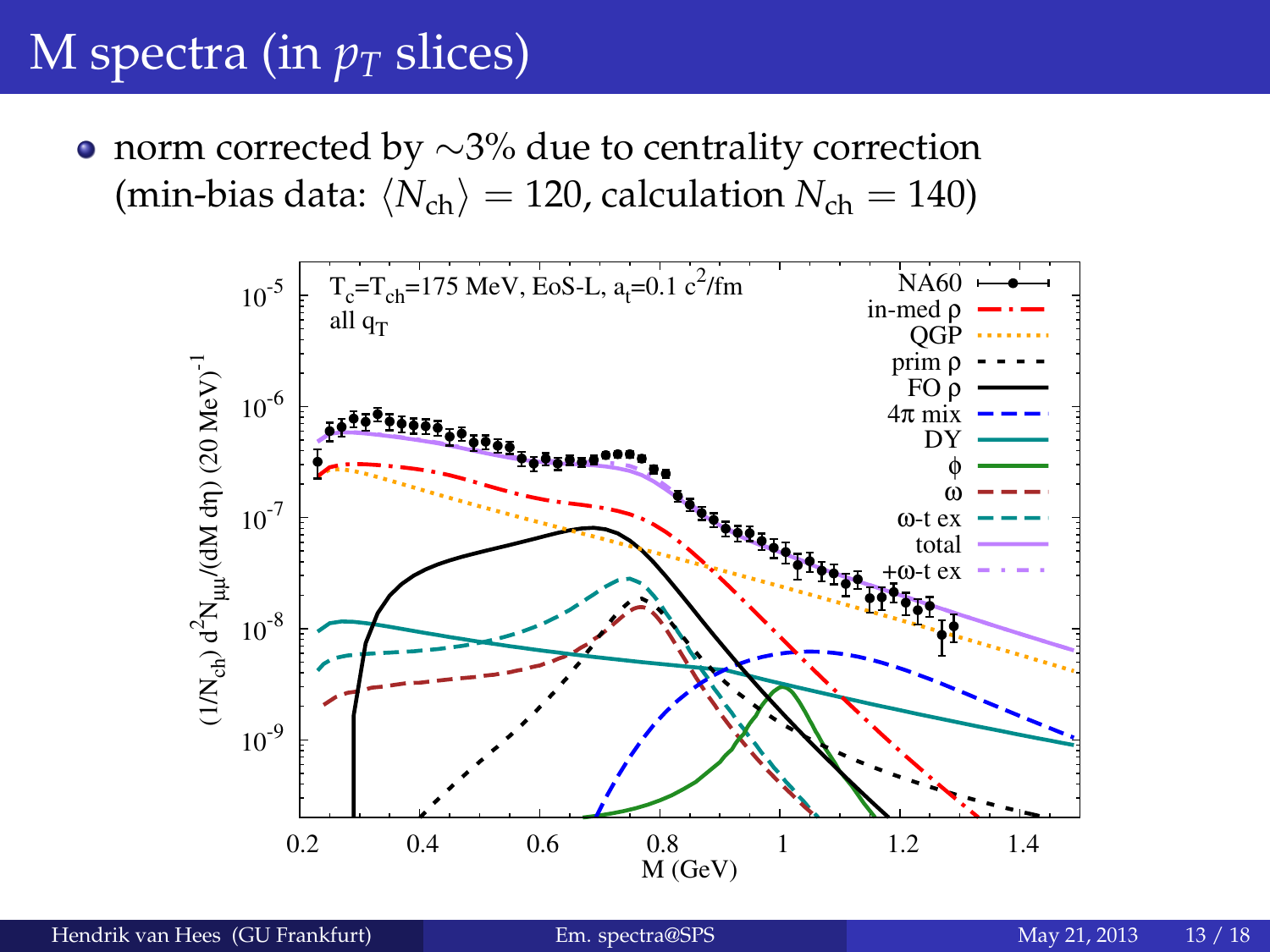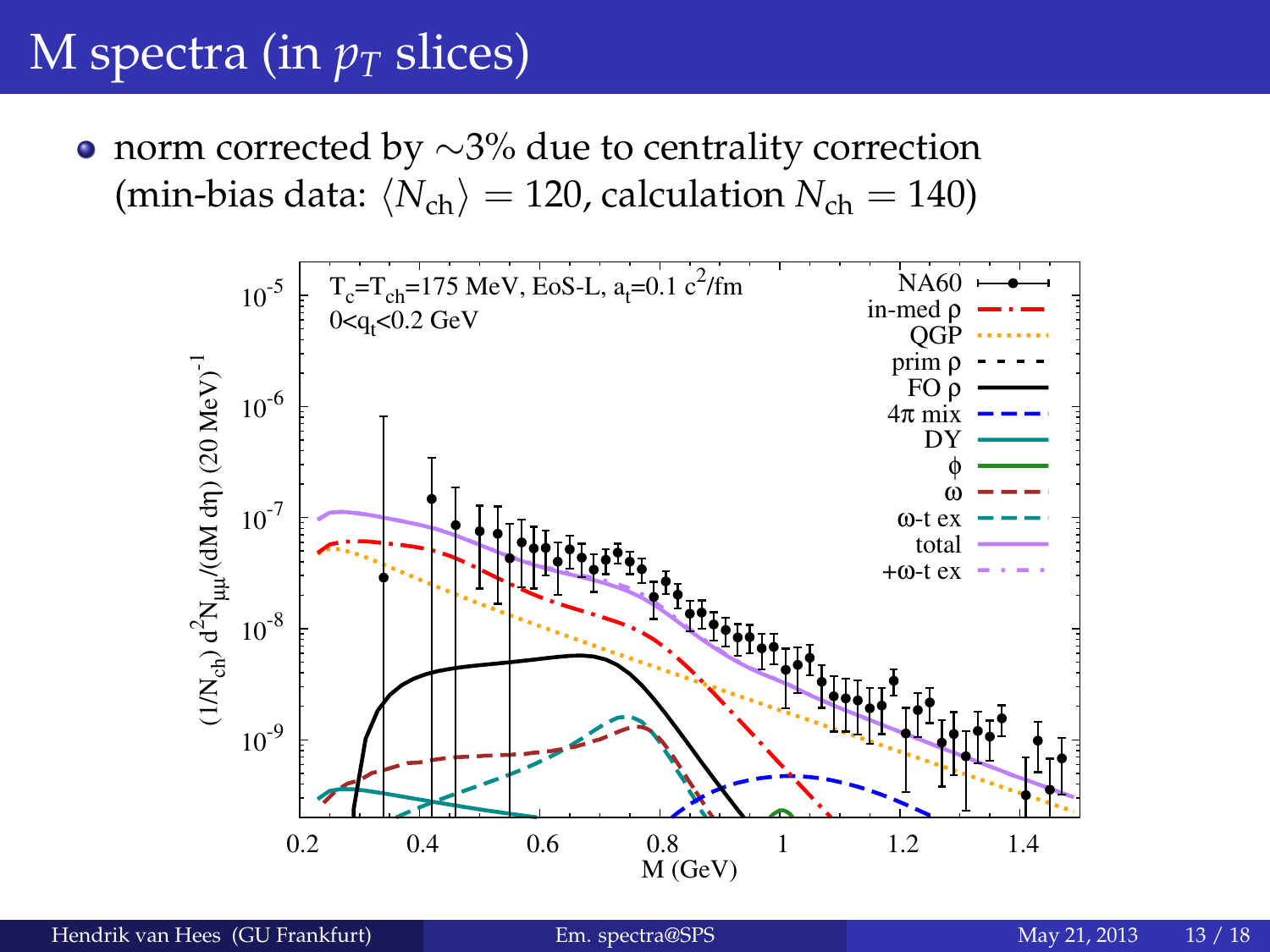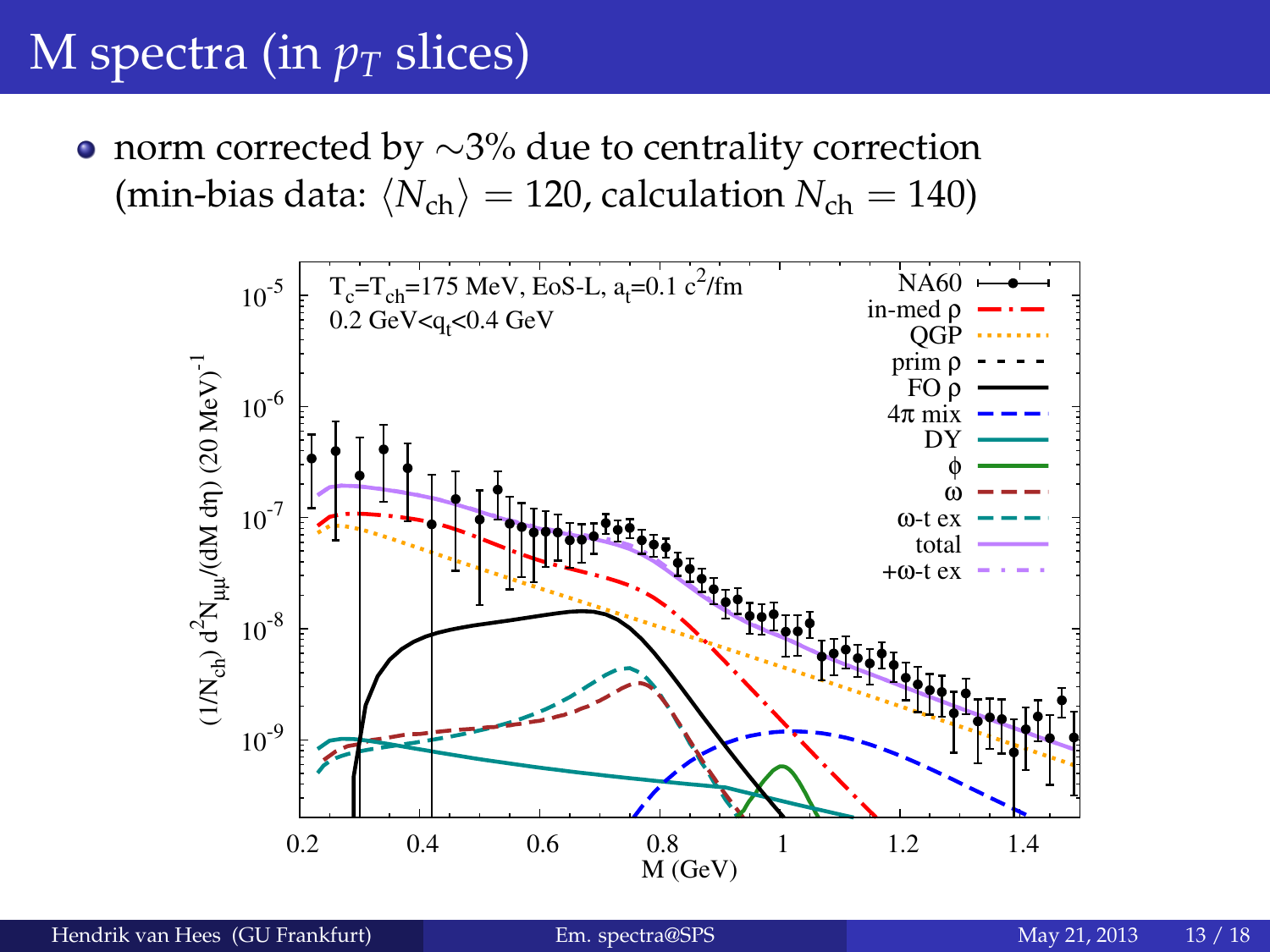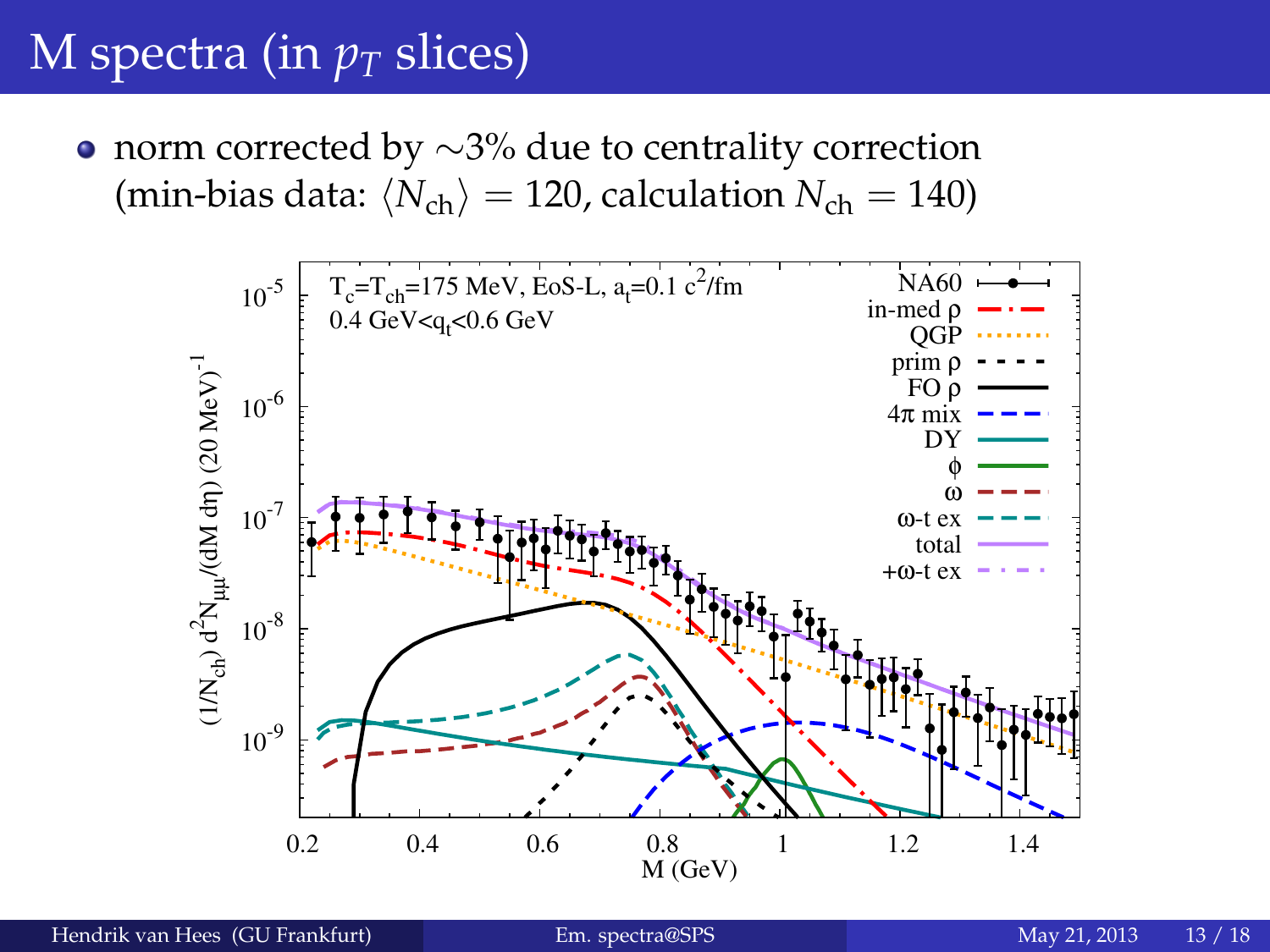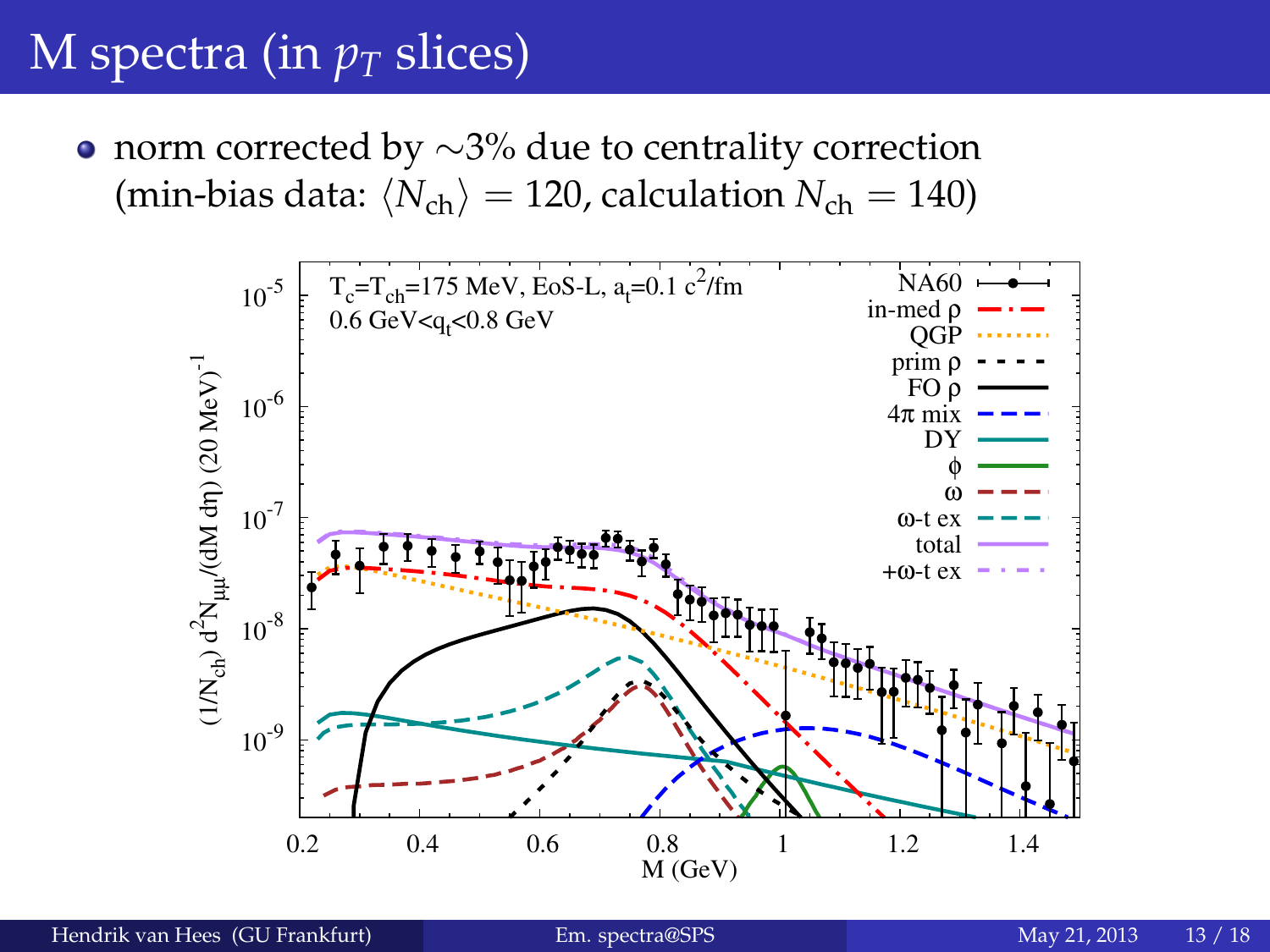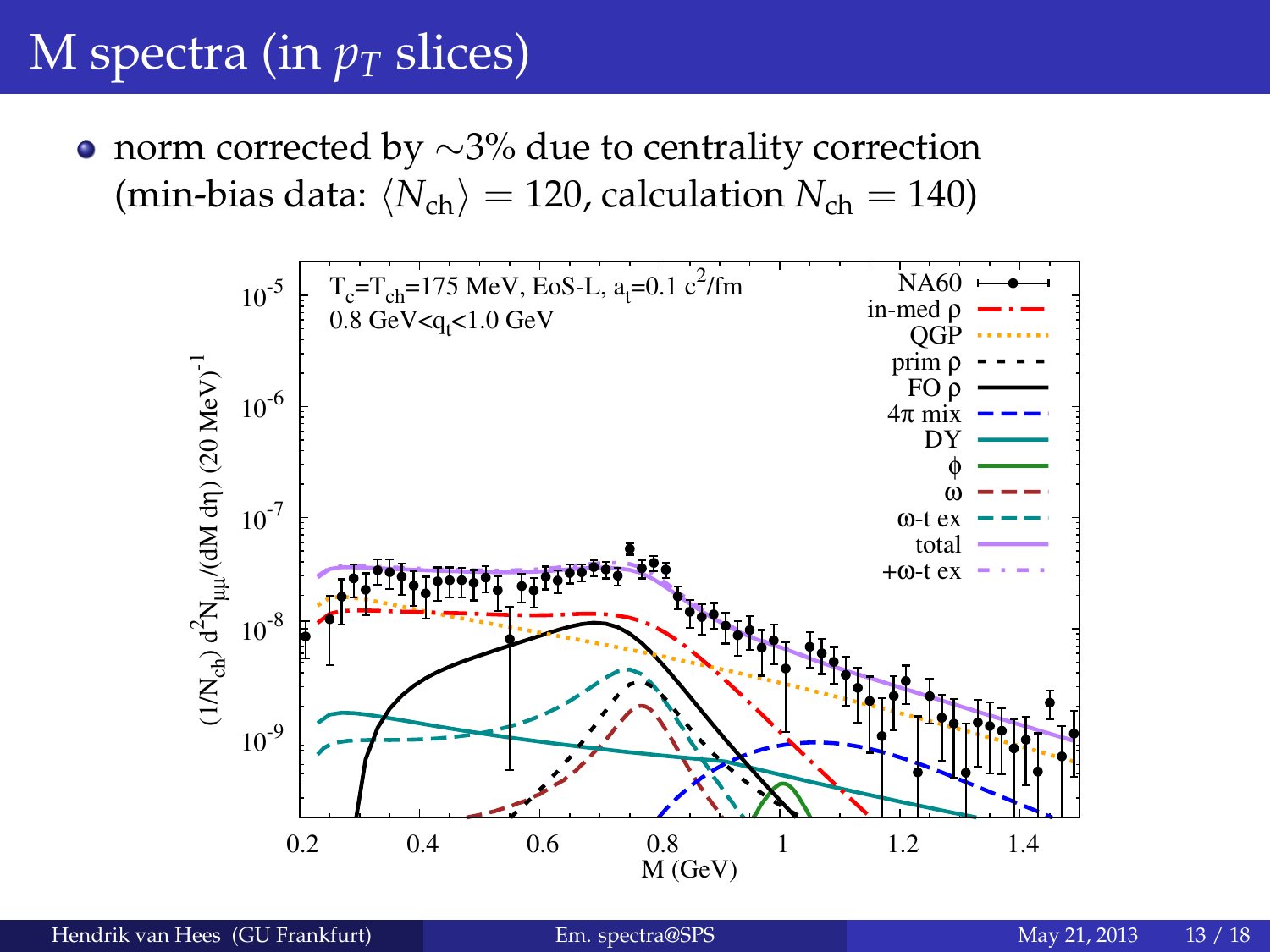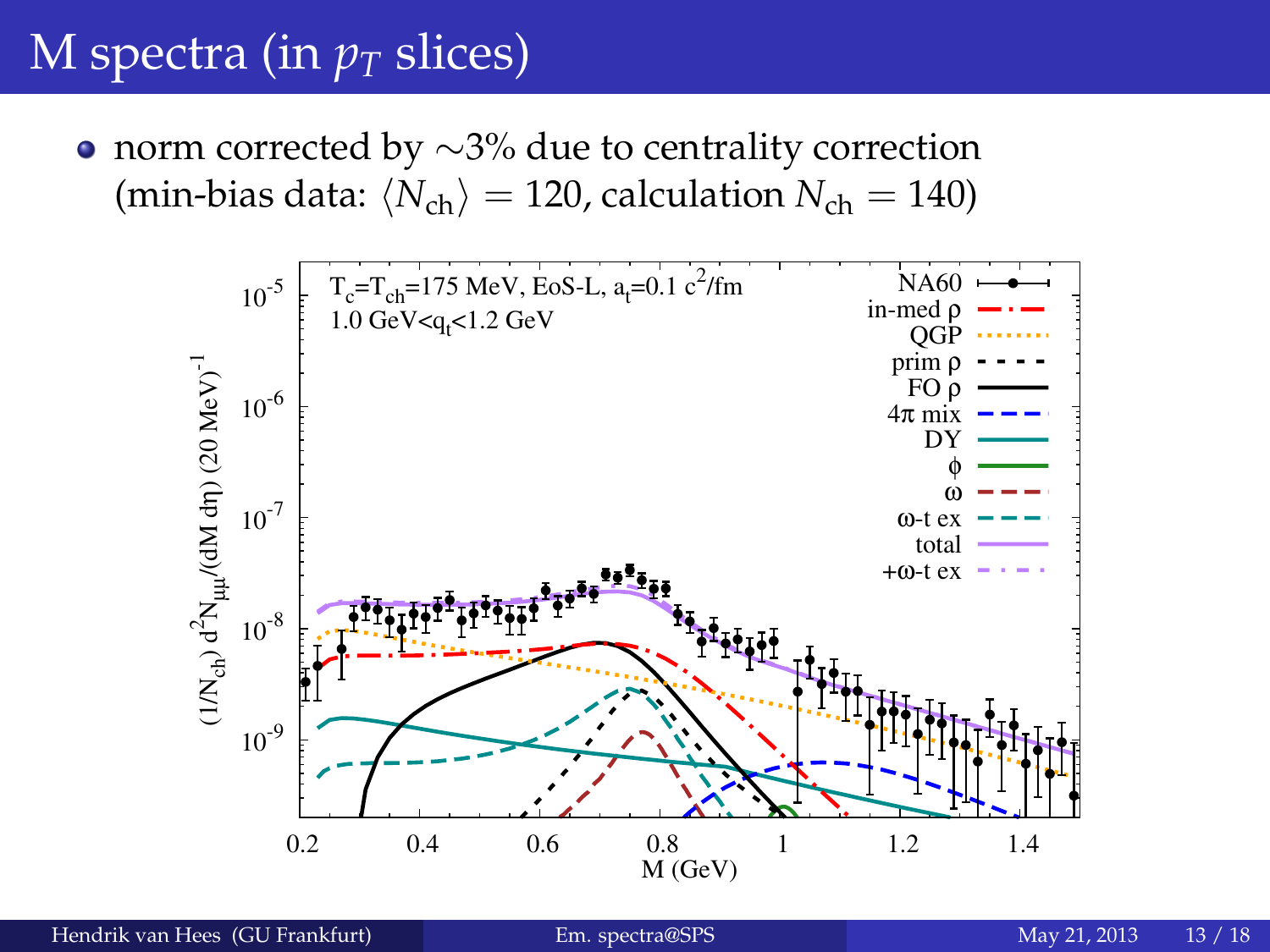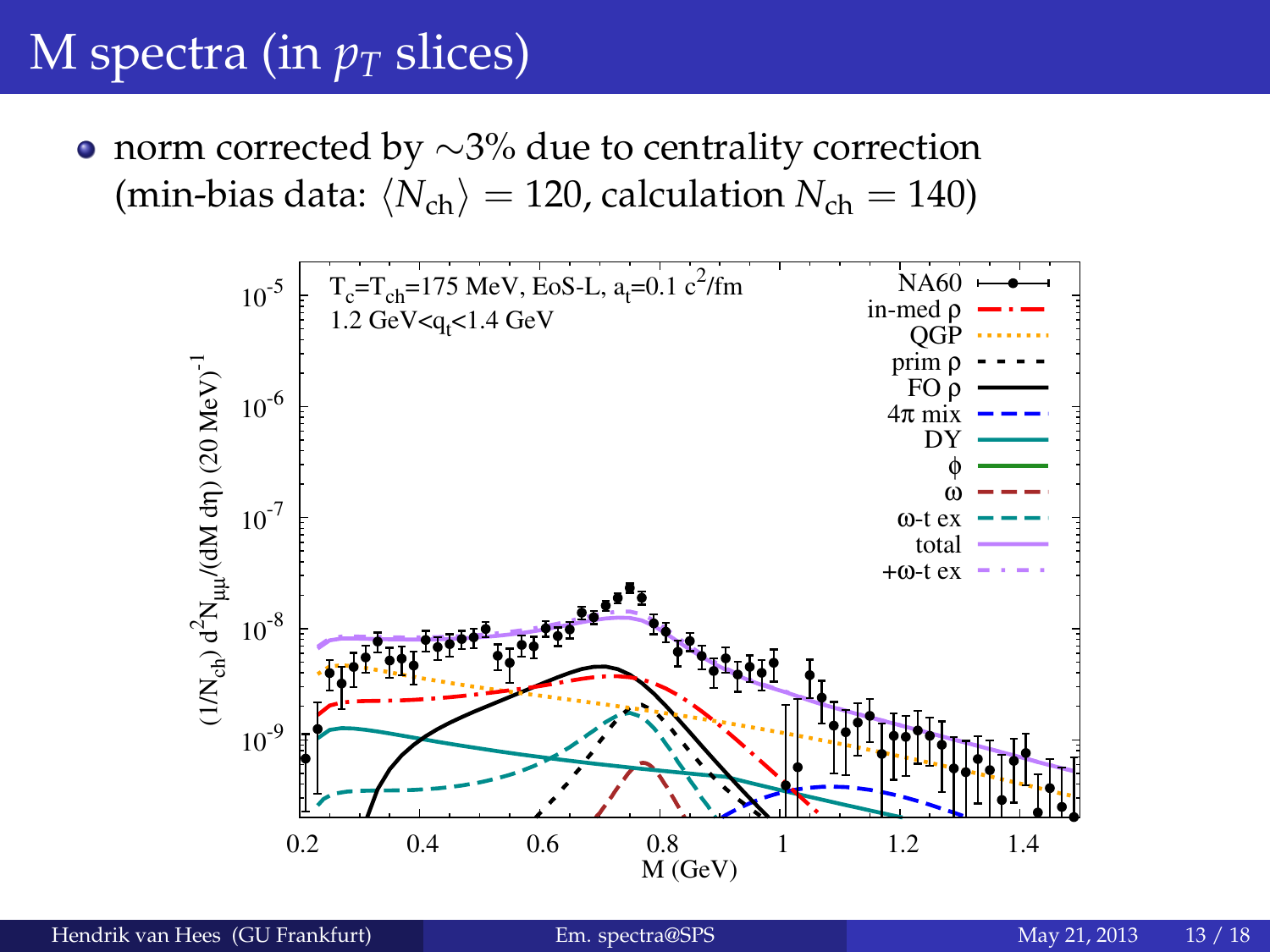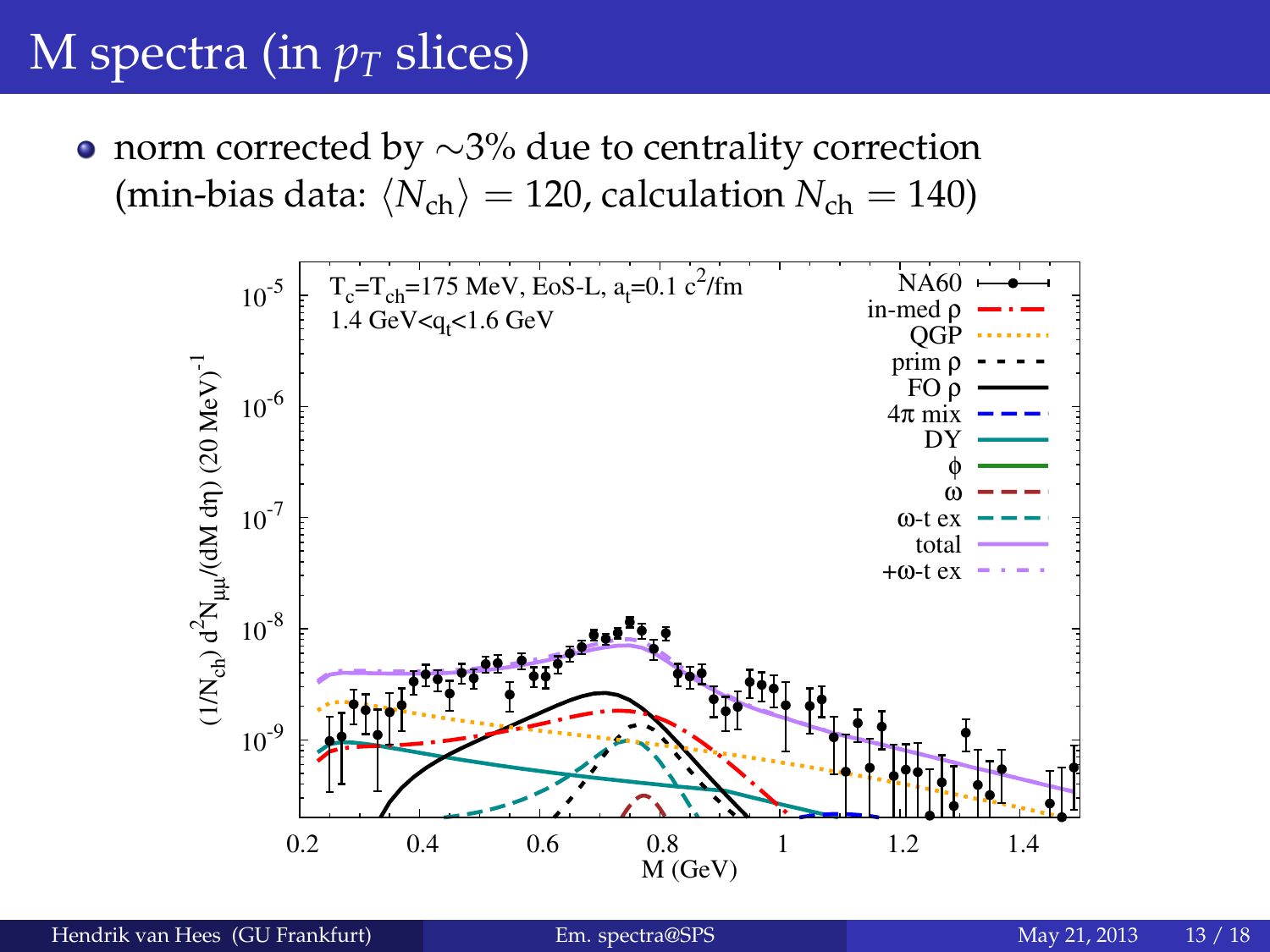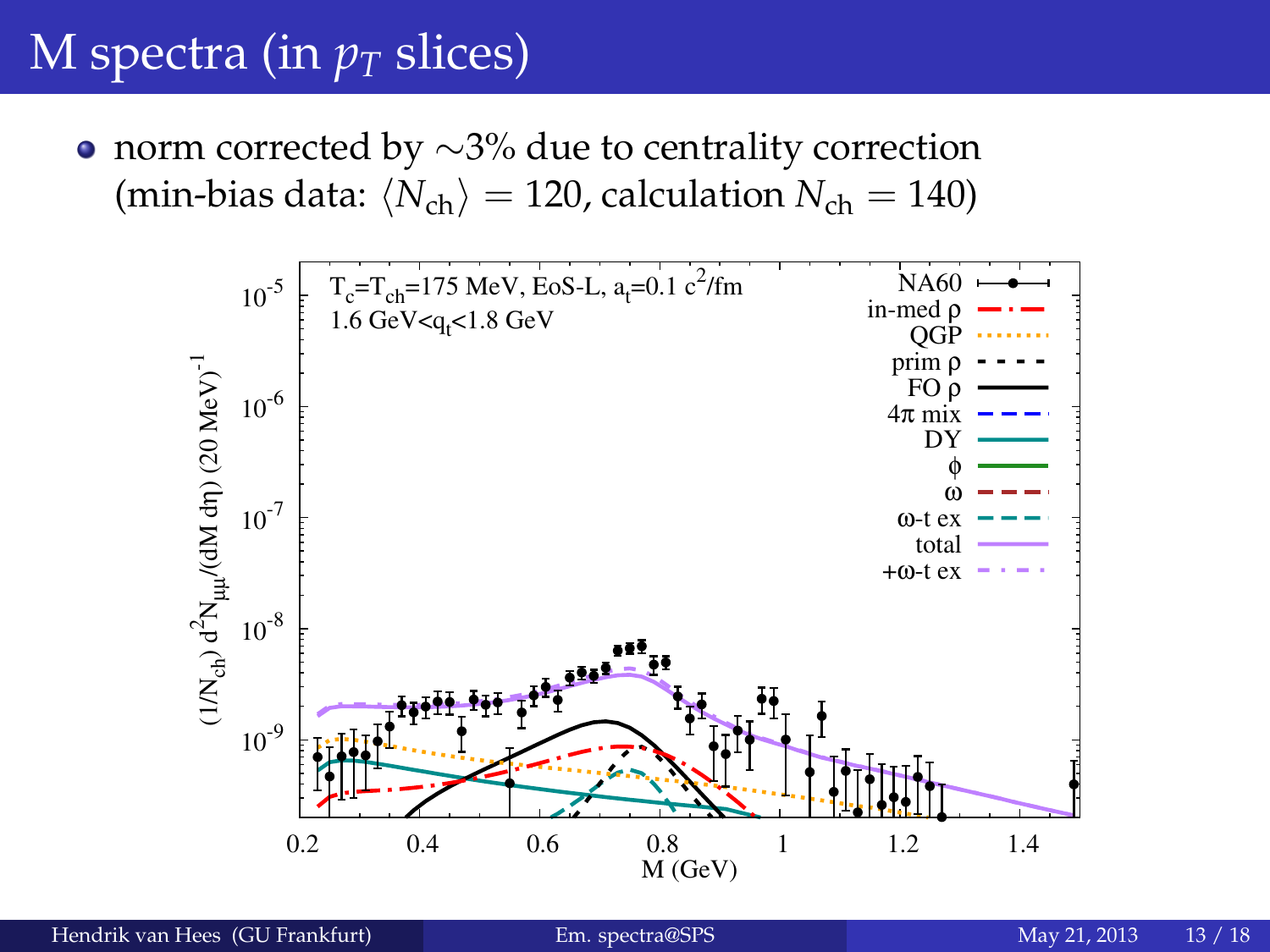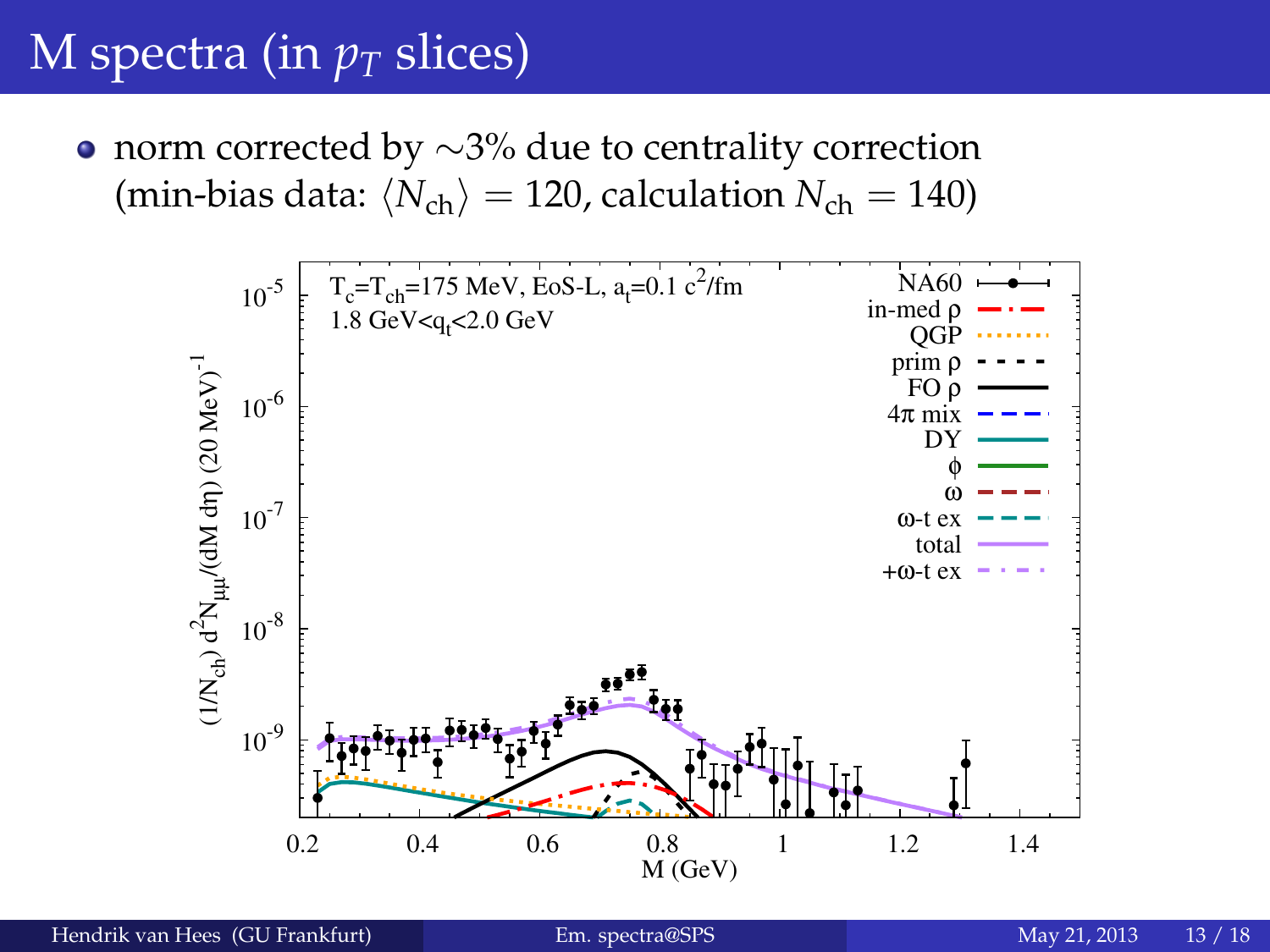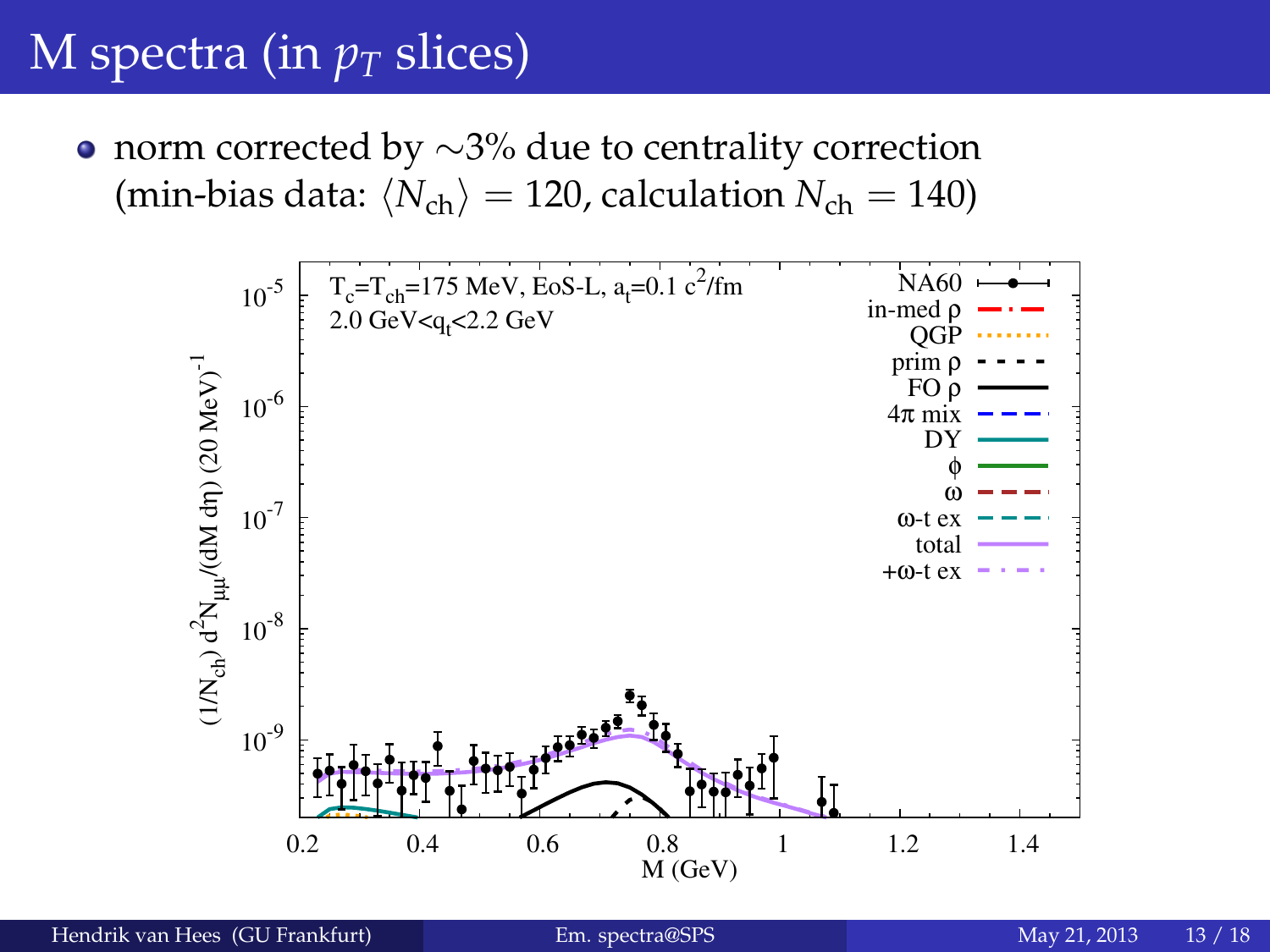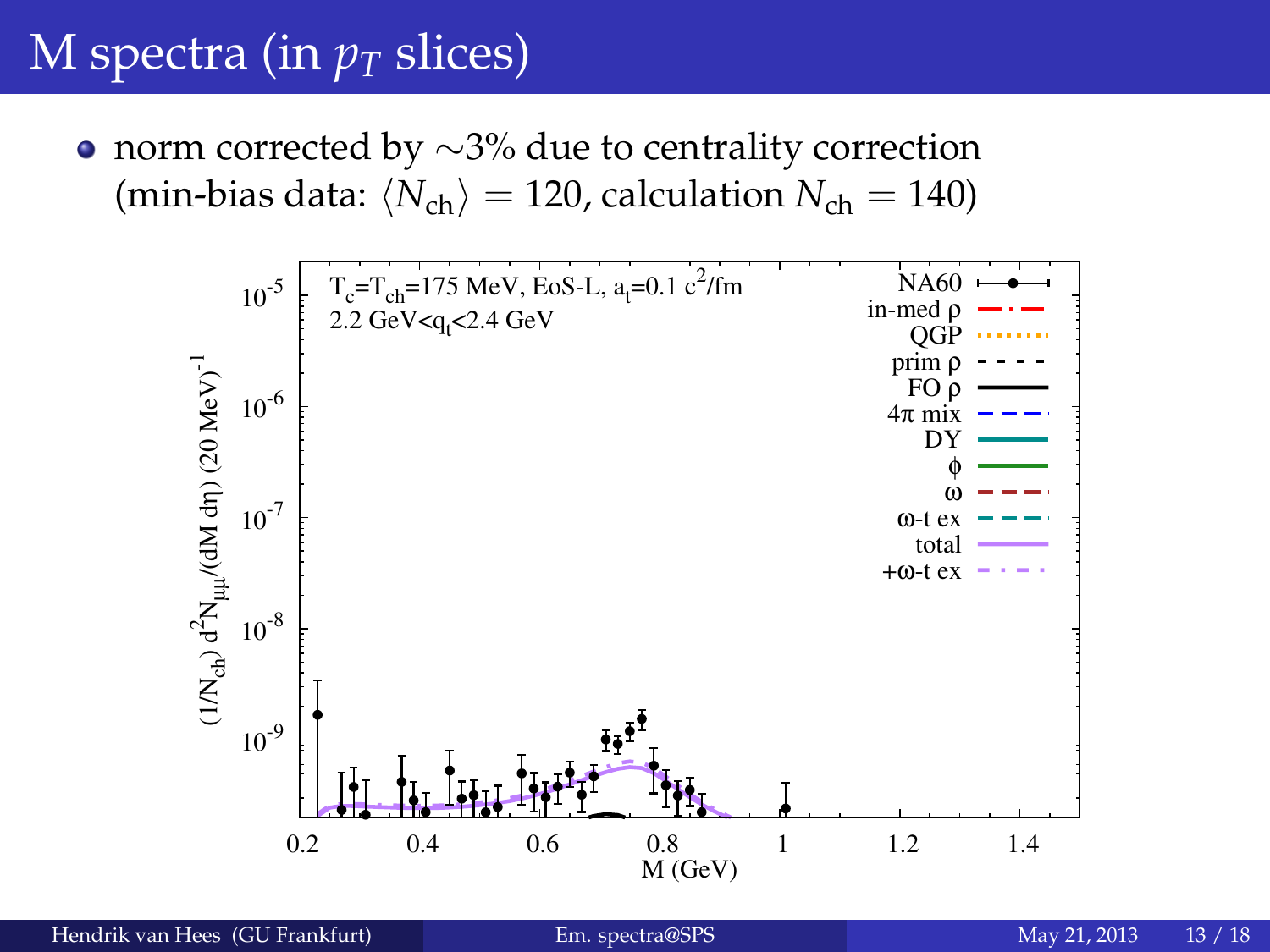# The higher-mass region



- DY subtracted in data
- theory a bit low  $\Rightarrow$  need longer QGP phase  $\Rightarrow$  somewhat smaller formation time

Hendrik van Hees (GU Frankfurt) [Em. spectra@SPS](#page-0-0) May 21, 2013 14 / 18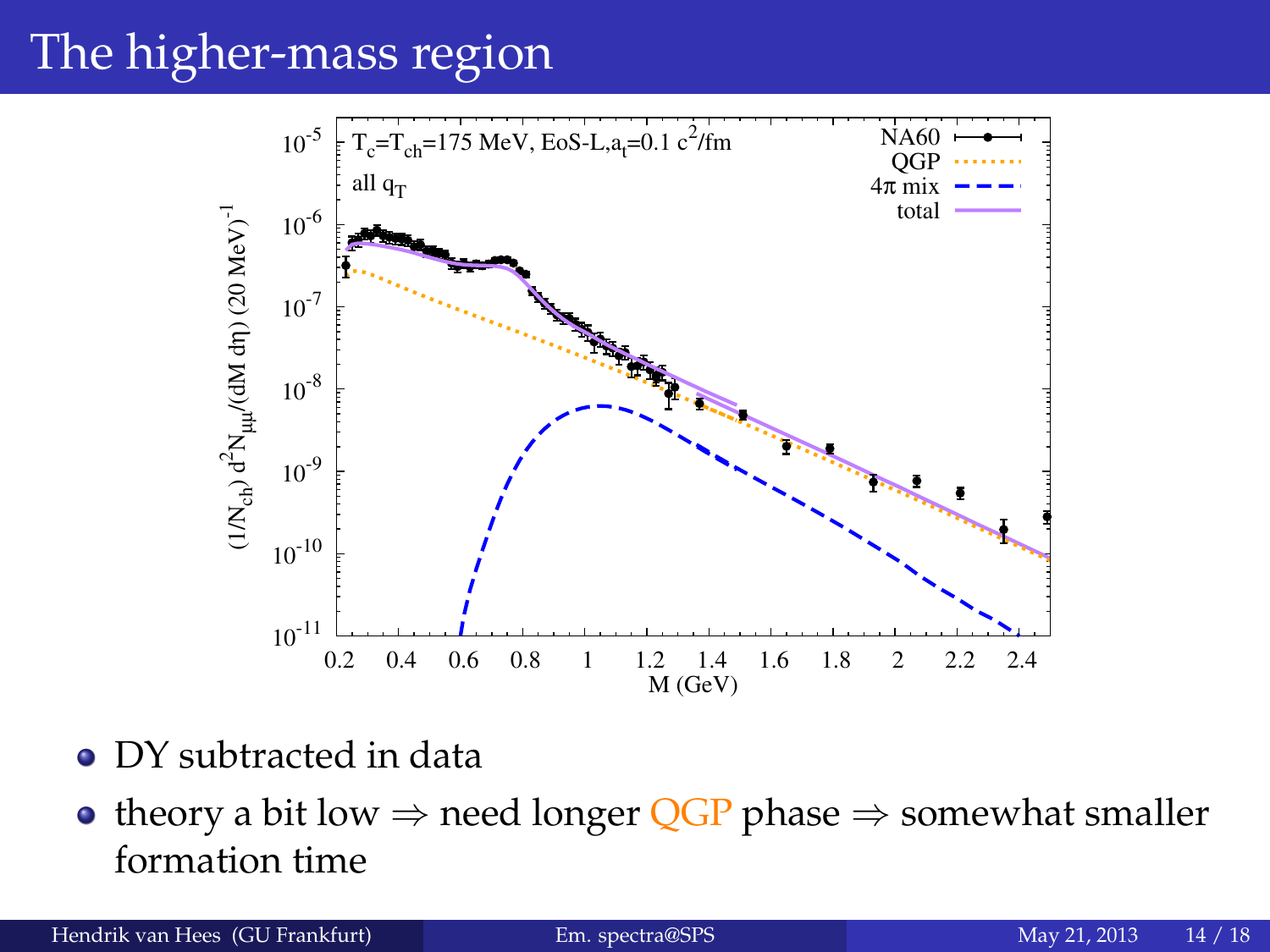## Importance of baryon effects

- Baryonic interactions important!
- in-medium broadening
- low-mass tail!

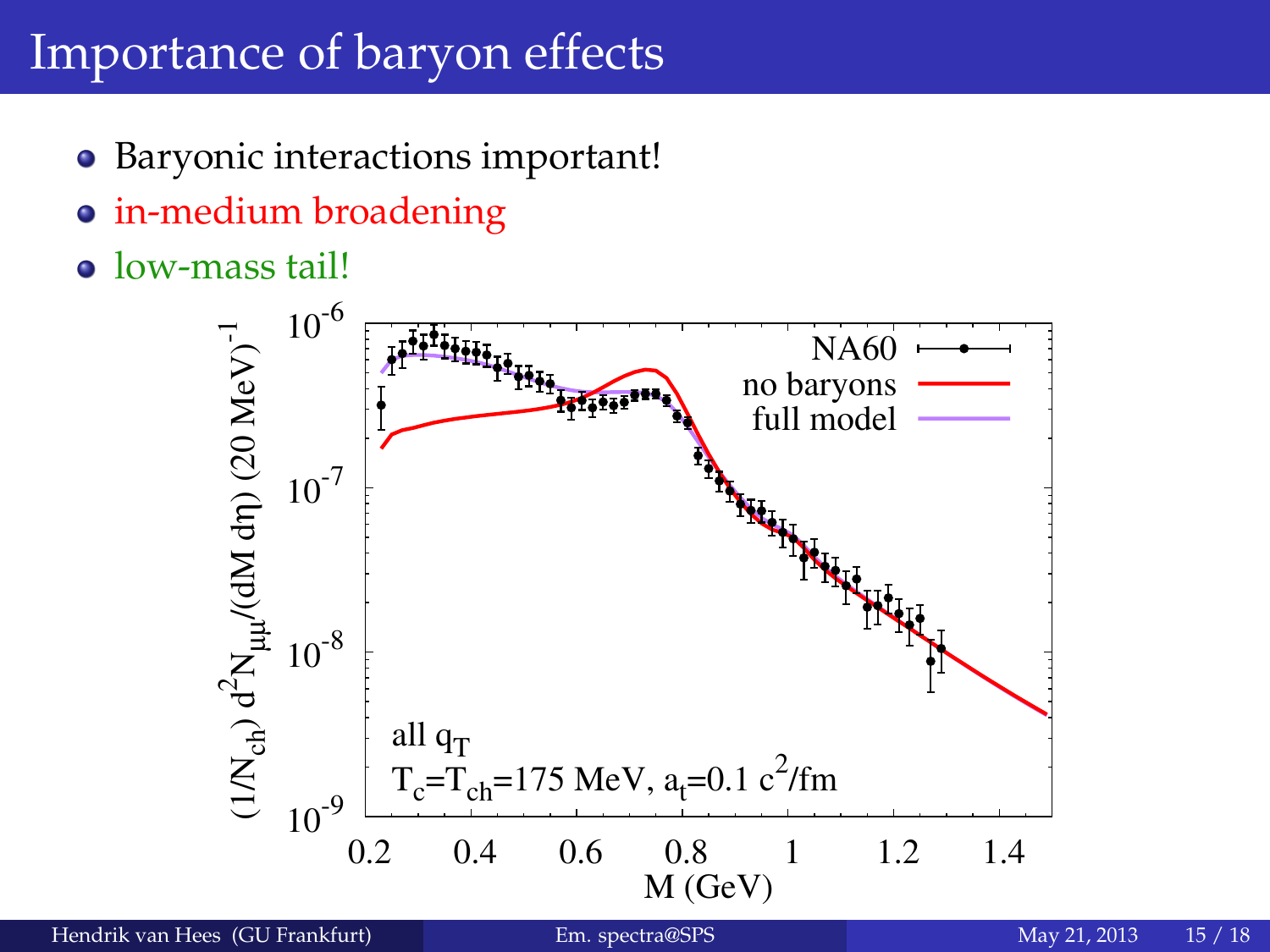#### *m<sup>T</sup>* spectra

<span id="page-29-0"></span>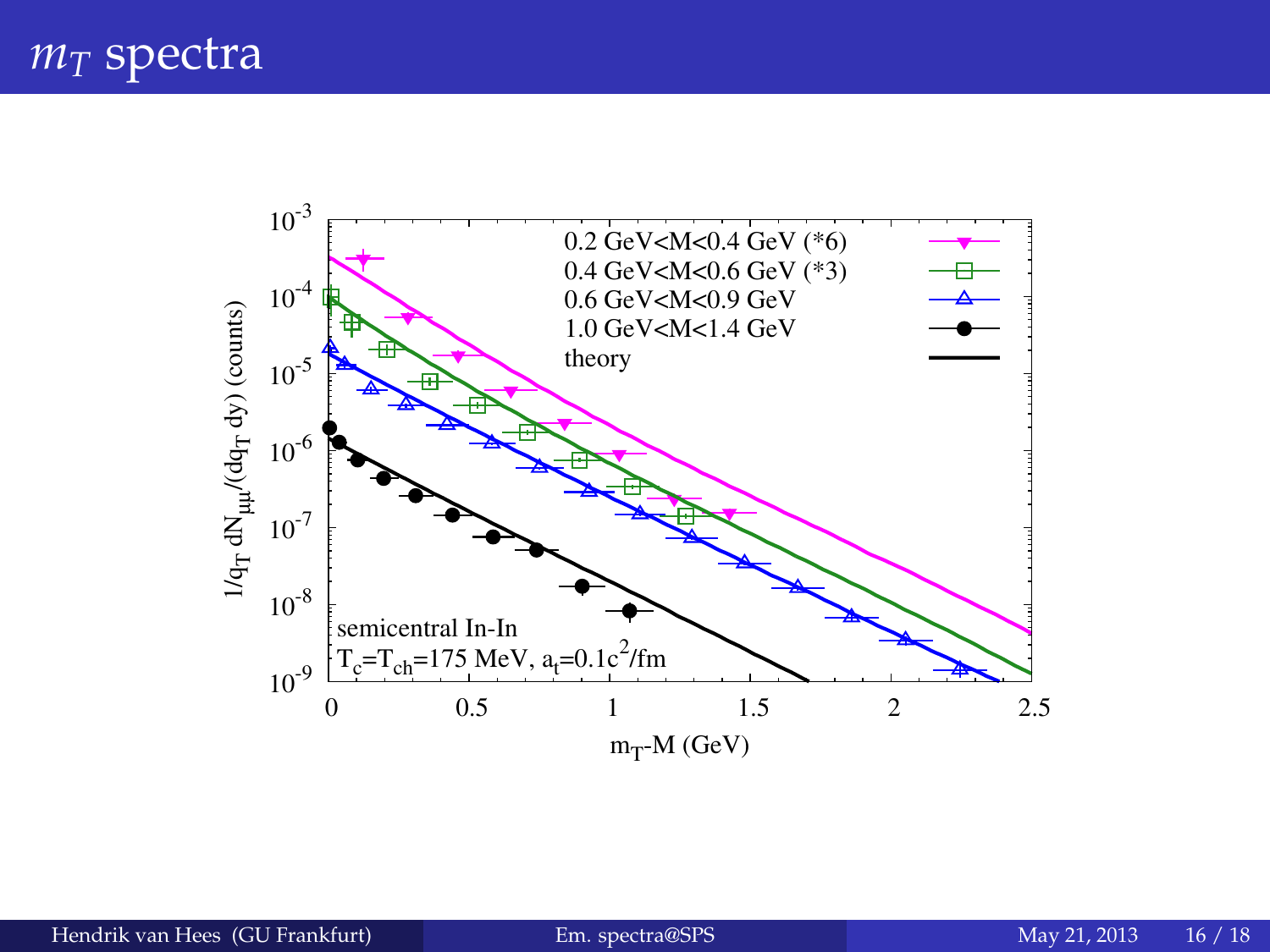#### Conclusions and Outlook

- dilepton spectra ⇔ in-medium em. current correlator
- models for dilepton sources
	- radiation from thermal sources: QGP, *ρ*, *ω*, *φ*
	- *ρ*-decay after thermal freeze-out
	- decays of non-thermalized primordial *ρ*'s
	- Drell-Yan annihilation
- invariant-mass spectra and medium effects
	- excess yield dominated by radiation from thermal sources
	- baryons essential for in-medium properties of vector mesons
	- melting  $\rho$  with little mass shift
	- IMR well described by scenarios with radiation dominated either by QGP or multi-pion processes (depending on EoS)
		- Reason: mostly from thermal radiation around 160 MeV ≤ *T* ≤ 190 MeV
			- ⇔ "parton-hadron" duality of rates
			- ⇔ compatible with chiral-symmetry restoration!
	- here: lattice  $EoS \Rightarrow QGP$  dominates over hadronic in the IMR
	- dimuons in In-In (NA60), Pb-Au (CERES/NA45), *γ* AA at SPS, RHIC, LHC  $⇒$  Charles Gale's talk on Thursday<br>lees (GU Frankfurt) Em. spectra@SPS

<span id="page-30-0"></span>